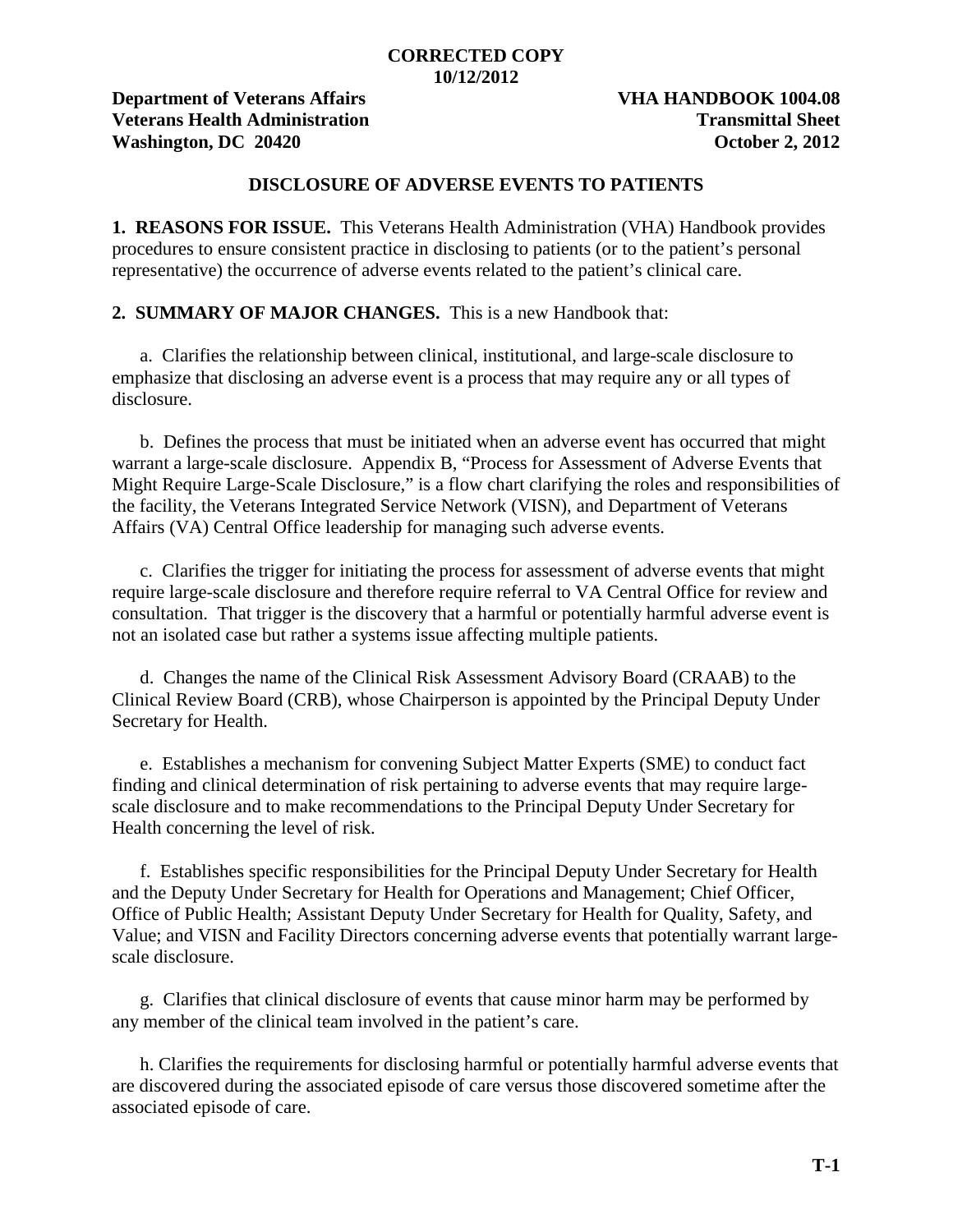i. Removes "potential legal liability" as a rationale for an institutional disclosure.

j. Establishes that clinical disclosures may no longer be documented using the note template for institutional disclosure.

k. Establishes requirements regarding the use of a new graphical user interface (GUI) Text Template for documenting institutional disclosure of adverse events to patients (see App. A).

l. Establishes a requirement for Facilities' Risk Managers to establish a process for collection, tracking, and analysis of relevant information related to institutional disclosures conducted at the facility for submission to the VISN Director in a quarterly report, and as requested.

m. Establishes a requirement for VA medical facility Directors to provide a quarterly report, (and as requested) to the VISN Director, regarding the number and types of institutional disclosures that have been provided by the facility.

n. Establishes a requirement for VISN Directors to submit facility-specific quarterly reporting of institutional disclosures to the Assistant Deputy Under Secretary for Health for Quality, Safety, and Value.

**3. RELATED ISSUES.** VHA Directive 1004.01, VHA Directive 1200.5, VHA Handbook 1058.01, and VHA Handbook 1605.1

**4. RESPONSIBLE OFFICES.** The Principle Deputy Under Secretary for Health is responsible for this Handbook and is supported by the National Center for Ethics in Health Care, the Office of Public Health; the Assistant Deputy Under Secretary for Health for Quality, Safety, and Value; and the Deputy Under Secretary for Health for Operations and Management (see paragraphs 13, 15, 16, and 17 for further details). Questions about policy interpretation pertaining to clinical disclosure or institutional disclosure need to be directed to the National Center for Ethics in Health Care at (202-501-0364). Questions about the CRB or about epidemiological investigations related to large-scale disclosure need to be directed to the Office of Public Health at (202-461-1000). Questions about quarterly reporting of institutional disclosures need to be directed to the Assistant Deputy Under Secretary for Health for Quality, Safety, and Value at (202-461-7254). All other questions should be directed to the Office of the Principle Deputy Under Secretary for Health at (202-461-7008).

**5. RECISSIONS.** VHA Directive 2008-002, dated January 18, 2008, is rescinded.

**6. RECERTIFICATION.** This VHA Handbook is scheduled for recertification on or before the last working date of October 2017.

> Robert A. Petzel, M.D. Under Secretary for Health

DISTRIBUTION: E-mailed to the VHA Publications Distribution List 10/5/2012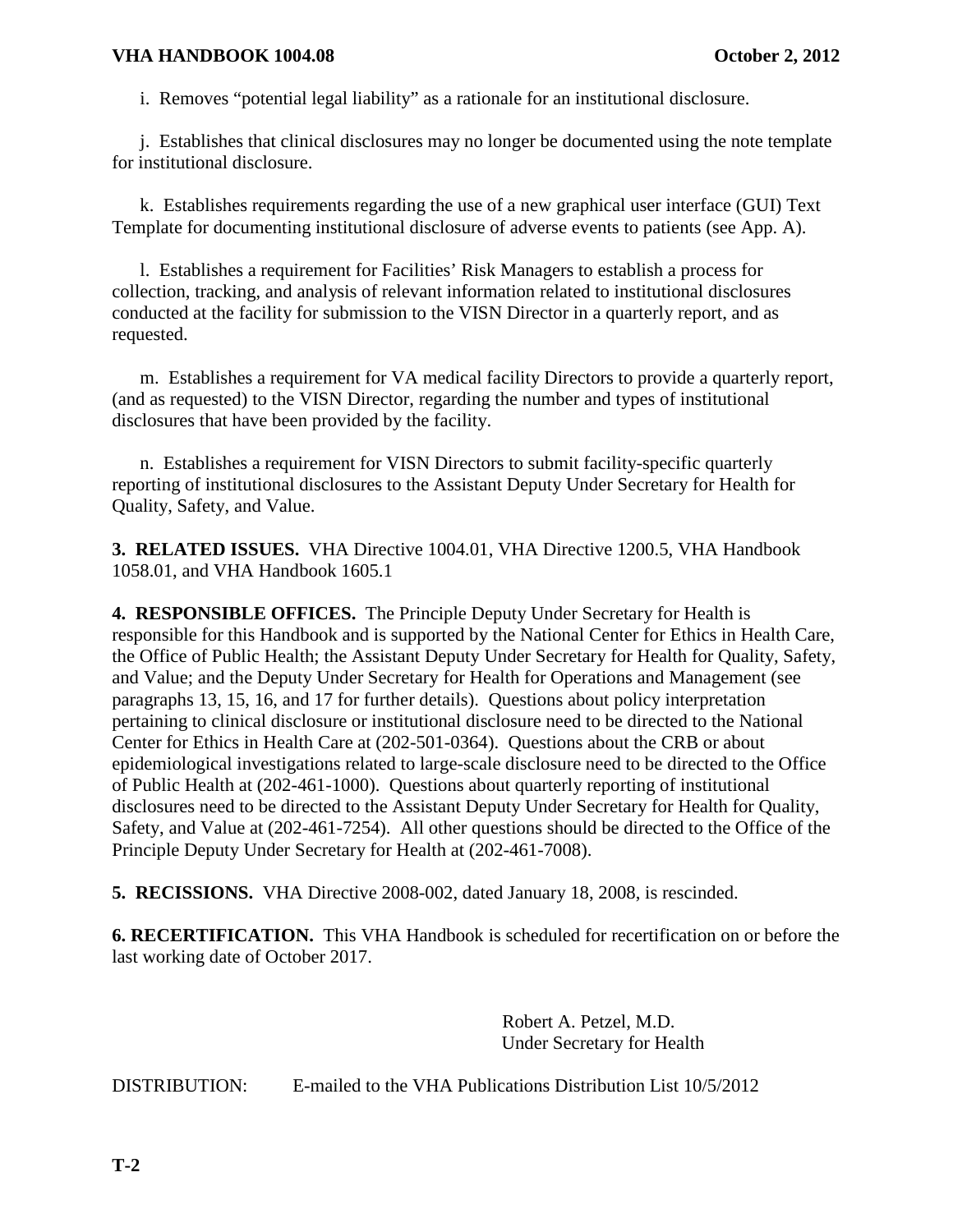# **CONTENTS**

# **DISCLOSURE OF ADVERSE EVENTS TO PATIENTS**

| PARAGRAPH | <b>PAGE</b> |
|-----------|-------------|
|           |             |

| 11. Responsibilities of the Deputy Under Secretary for Health for Operations and             |  |
|----------------------------------------------------------------------------------------------|--|
|                                                                                              |  |
|                                                                                              |  |
|                                                                                              |  |
| 15. Responsibilities of the Chief Officer, National Center for Ethics in Health Care  17     |  |
| 16. Responsibilities of the Assistant Deputy Under Secretary for Health for Quality, Safety, |  |
| 17. Responsibilities of the Veterans Integrated Service Network (VISN) Director  17          |  |
|                                                                                              |  |
|                                                                                              |  |
| 20. Responsibilities of the Facility Chief of Staff and Associate Director of Patient Care   |  |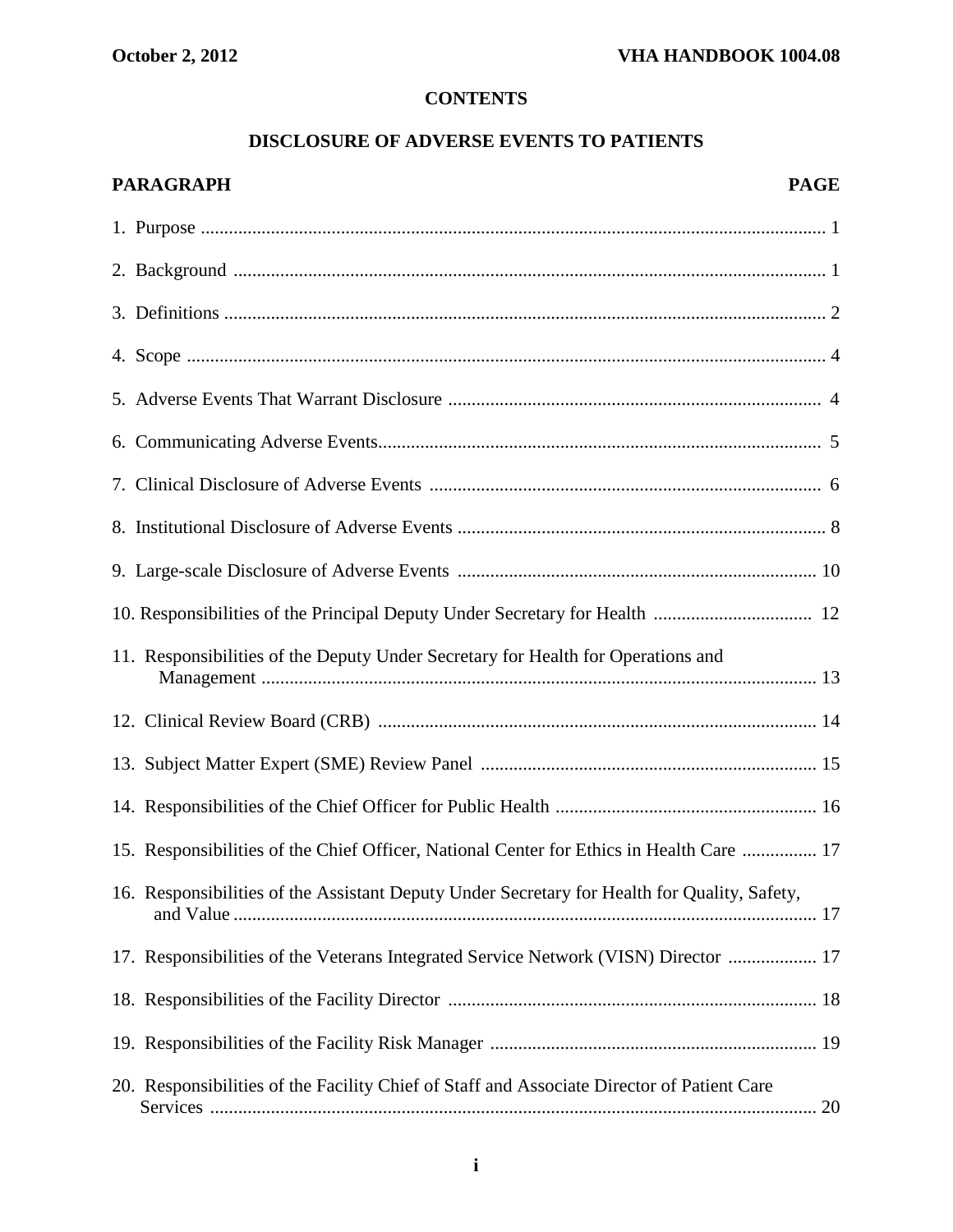| <b>APPENDICES</b>                                                                  |  |
|------------------------------------------------------------------------------------|--|
|                                                                                    |  |
| B Process For Assessment of Adverse Events That Might Require                      |  |
| C Ethical Leadership Decision Process for Large-Scale Disclosure of Adverse Events |  |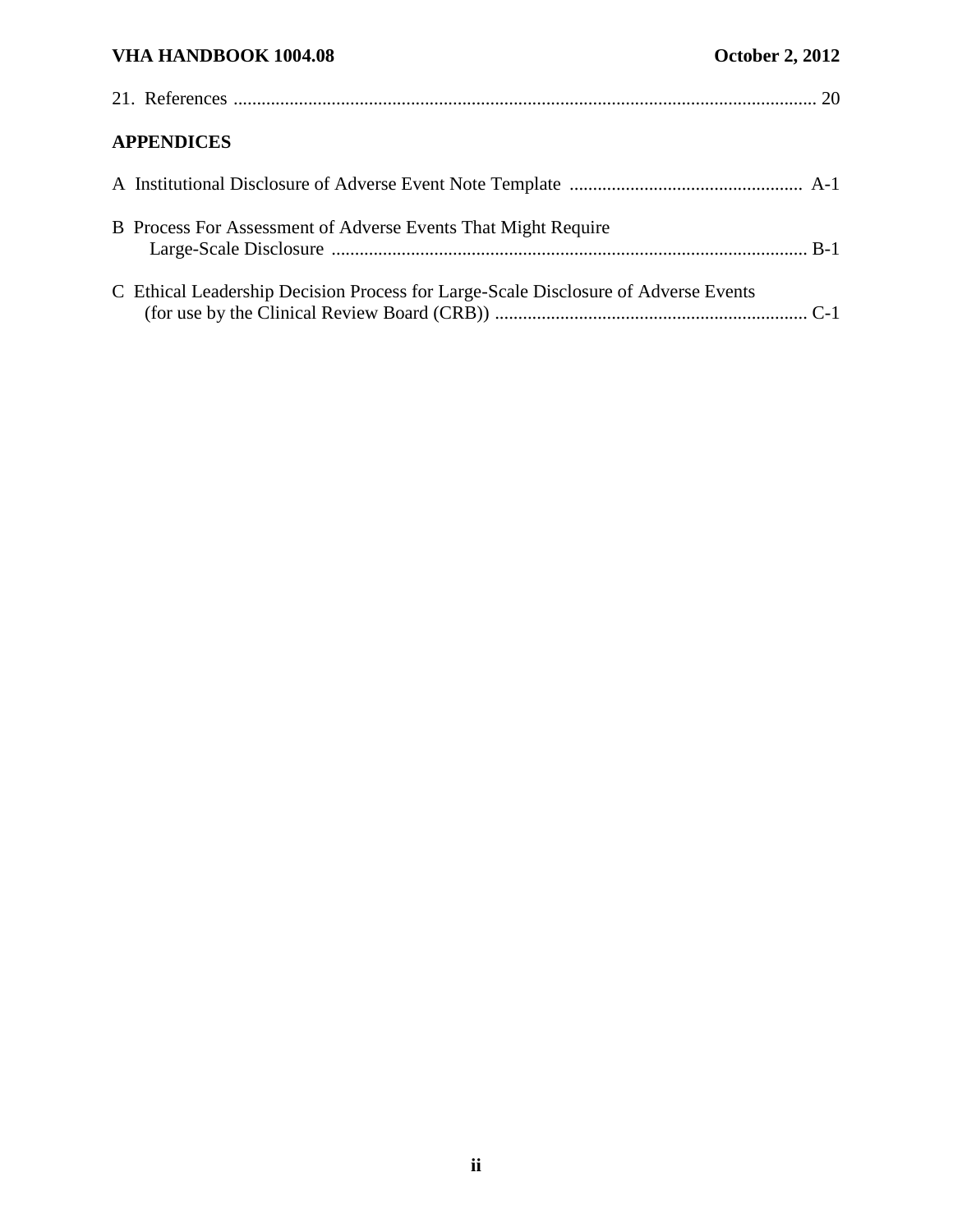### **DISCLOSURE OF ADVERSE EVENTS TO PATIENTS**

#### **1. PURPOSE**

This Veterans Health Administration (VHA) Handbook provides procedures for disclosure of adverse events to patients (or their personal representatives) related to clinical care. *NOTE: Information pertaining to adverse events in research can be found in [VHA Handbook 1200.5](http://vaww1.va.gov/vhapublications/ViewPublication.asp?pub_ID=418) and [VHA Handbook 1058.01.](http://vaww1.va.gov/vhapublications/ViewPublication.asp?pub_ID=1199)*

#### **2. BACKGROUND**

a. VHA believes that there is an unwavering ethical obligation to disclose to patients harmful adverse events that have been sustained in the course of their Department of Veterans Affairs (VA) care, including cases where the harm may not be obvious, or where there is a potential for harm to occur in the future (see subpars. 21a-21p).

b. The commitment to disclose the occurrence of harmful adverse events to patients is consistent with the VA core values of integrity, commitment, advocacy, respect, and excellence; it demonstrates respect for the patient and professionalism; and it is a foundation to improving care. While any such disclosure must be in keeping with applicable law, the explicit intent is to inform patients about substantive issues related to their care, and not to manage the institution's risk.

c. This Handbook is consistent with The Joint Commission (TJC) standards that patients, and when appropriate, their families be told of "unanticipated outcomes" of care (see subpars. 21j, 21k).

d. Disclosure of adverse events to patients and the reporting of adverse events to regulatory agencies are separate requirements. Actions taken to disclose adverse events to patients, according to this Handbook, in no way obviate the need to report adverse events (and close calls) as required under [VHA Handbook 1050.01](http://vaww1.va.gov/vhapublications/ViewPublication.asp?pub_ID=374) and VHA Handbook 1100.17.

e. Despite the ethical obligation to disclose adverse events to patients, there are legal requirements that establish limits on the information that may be shared and with whom it may be shared. Release of any and all protected health information (verbally or in record form) must always be done according to law and VA standards. Assistance regarding information that may be released is available through the facility's Privacy and Freedom of Information Act (FOIA) Officer(s), as well as the facility's Risk Manager. The following paragraphs describe the most common standards regarding the release of information:

(1) Confidentiality statutes and regulations, such as the Privacy Act and the Health Insurance Portability and Accountability Act (HIPAA) Privacy Rule, limit disclosure of any record containing a patient's personal information to others without the patient's authorization or other legal authority. *NOTE: The patient's personal representative is authorized to have access to the patient's protected health information except as noted in this subparagraph and in subparagraph 2e(2) (see VHA Handbook 1605.1).*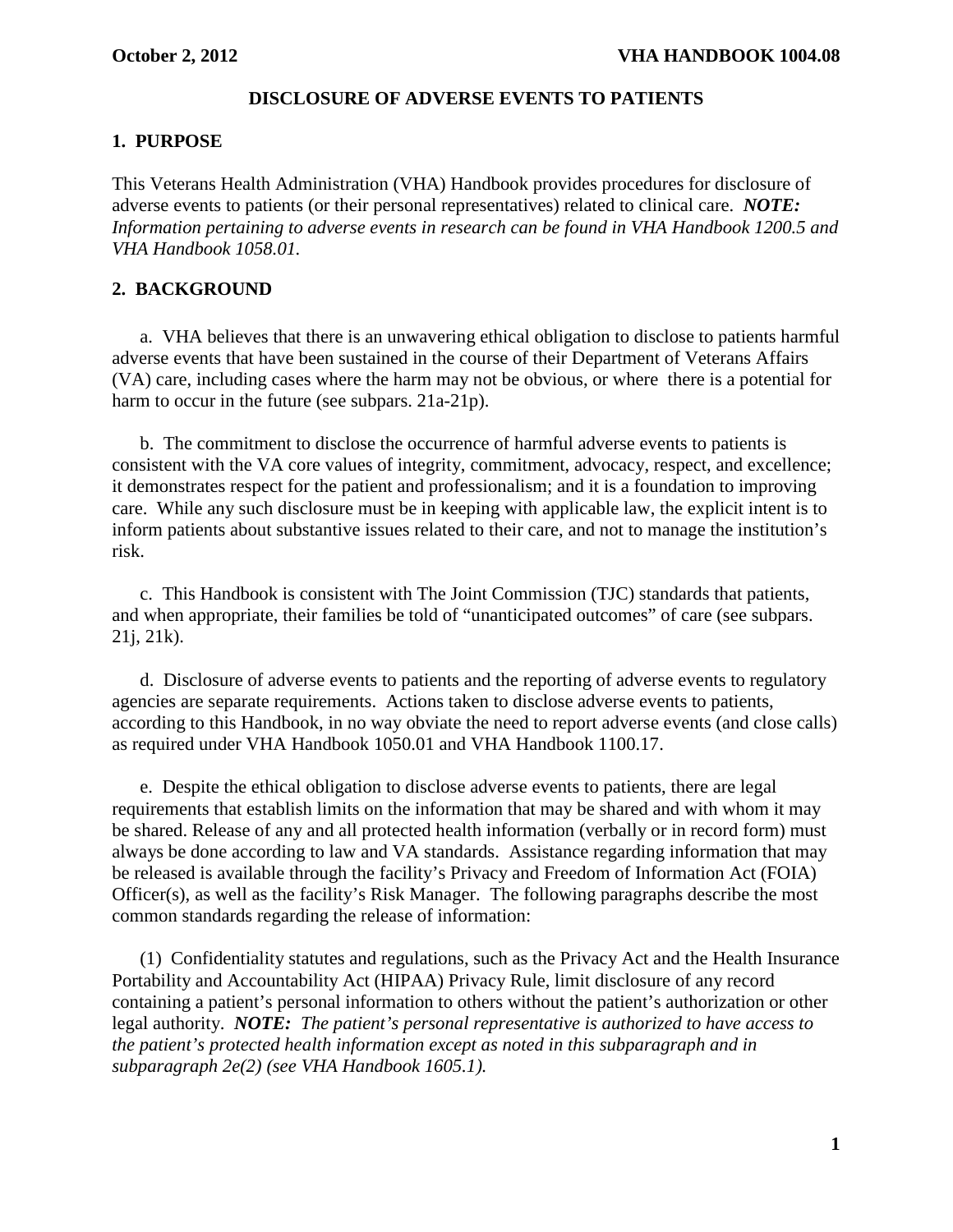(2) Under Title 38, United States Code (U.S.C.) § 7332, VHA may disclose information related to the patient's treatment for substance abuse (including alcohol), sickle cell anemia disease, or infection with the Human Immunodeficiency Virus (HIV) to the patient's surrogate if the patient lacks decision-making capacity and the practitioner deems the information necessary for the surrogate to make an informed decision regarding the patient's treatment. Otherwise such information may not be disclosed even after a patient's death, without a "special authorization" or other exception. Questions about release of such information in the case of an adverse event are to be referred to the facility's Privacy Officer. *NOTE: Consultation with VHA's Privacy Officer may also be necessary (see VHA Handbook 1605.1).*

(3) Under 38 U.S.C. § 5705, VHA may not communicate to patients or their personal representatives information that is obtained from quality management activities. Quality management (or "quality assurance (QA)") activities are those that are conducted by or for VA in the process of conducting systematic health care reviews for the purpose of improving the quality of health care or improving the utilization of health care resources in VA facilities. Examples of QA activities include Root Cause Analyses (RCA) or peer reviews for quality management.

f. Disclosure of an adverse event as discussed in this Handbook (or "close calls," as discussed in subpar. 3b) is a separate action from QA review, analysis, or investigation of an adverse event. The purpose of a QA activity is to allow for effective self evaluation in the interest of improving the quality of care. When a disclosure of information is made, the information that is being disclosed must not originate with a QA document; in other words, any information that is shared with the patient regarding the adverse event must come from a source other than a QA document. QA documents may contain information protected under other confidentiality statutes, such as the Privacy Act (see subpar.  $2e(1)$  for limitations related to those statutes). Assistance regarding the release of information that also might be the product of a QA activity is available through the facility's FOIA Officer(s), as well as the facility's Risk Manager. Other specific questions regarding information that may not be disclosed to the patient or representative may be found in VHA Handbook 1605.1.

# **3. DEFINITIONS**

a. **Adverse Event.** Adverse events are untoward incidents, diagnostic or therapeutic misadventures, iatrogenic injuries, or other occurrences of harm or potential harm directly associated with care or services provided within the jurisdiction of the Veterans Healthcare System. *NOTE: To determine which incidents need to be considered for RCA, consult VHA Handbook 1050.01.* 

b. **Clinical Review Board (CRB).** The CRB is a multi-disciplinary board, convened at the request of the Principal Deputy Under Secretary for Health, in response to adverse events that may pose a clinically-significant risk of harm to multiple patients (or members of patients' families), but the probability of harm and/or the severity of the potential harm cannot be determined. The CRB uses a transparent and systematic process to consider whether disclosure is ethically warranted in light of the indeterminate risk.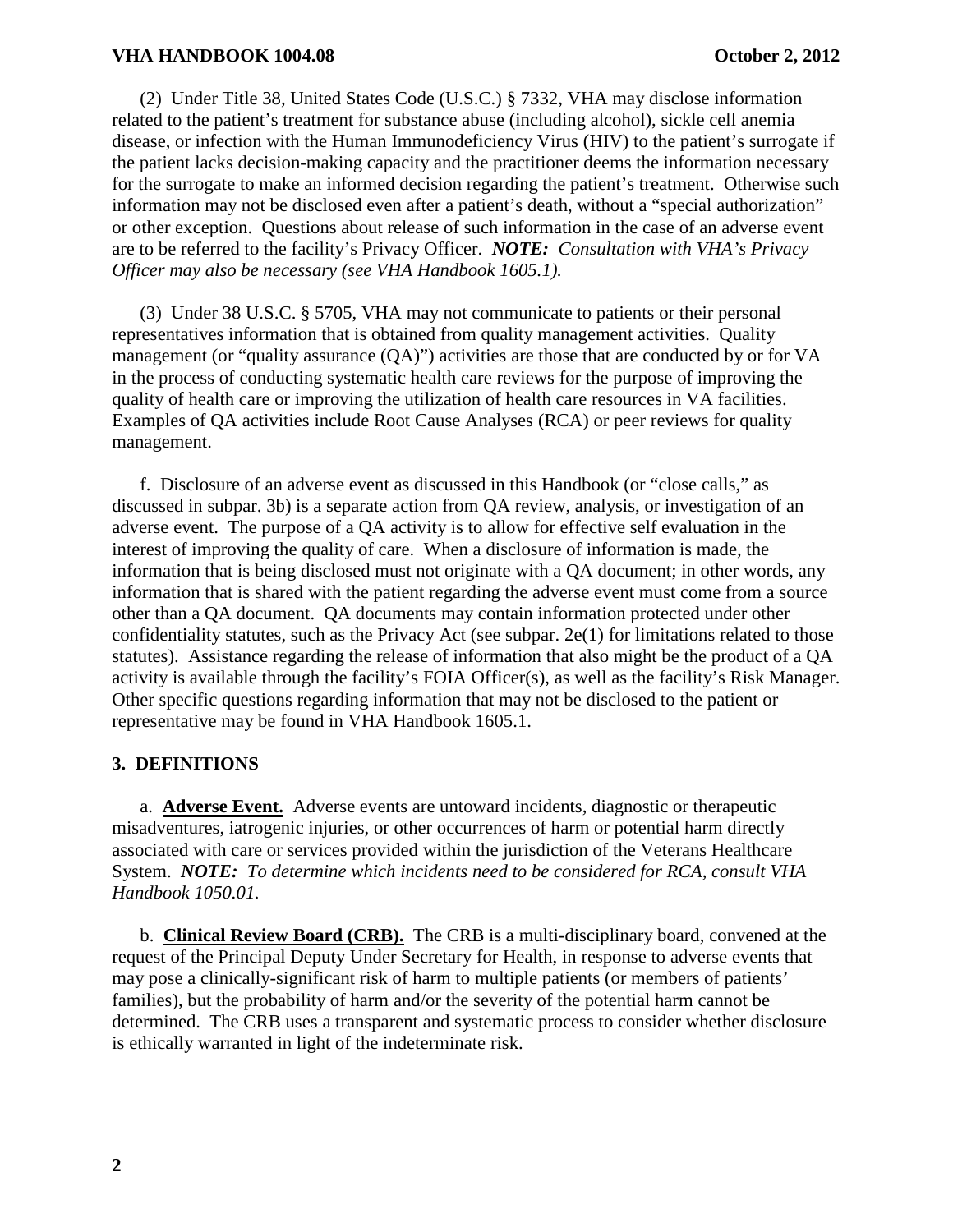c. **Close Call.** A close call is an event or situation that could have resulted in an adverse event, but did not, either by chance or through timely intervention. Such events have also been referred to as "near miss" incidents.

d. **Disclosure of Adverse Events.** For the purpose of this Handbook, the phrase "disclosure of adverse events" refers to the forthright and empathetic discussion of clinically-significant facts between providers or other VHA personnel and patients or their personal representatives about the occurrence of a harmful adverse event, or an adverse event that could result in harm in the foreseeable future. VA recognizes three types of adverse event disclosure. *NOTE: Depending on the nature of the adverse event, the disclosure process may involve all three types of disclosure in a step-wise fashion, or may only involve one or two types of disclosure. See paragraphs 6-9 for additional information on the three types of disclosure, including what must be disclosed, by whom, when, and how.* 

(1) **Clinical Disclosure of Adverse Events.** Clinical disclosure of adverse events is a process by which the patient's clinician informs the patient or the patient's personal representative, as part of routine clinical care, that a harmful or potentially harmful adverse event has occurred during the patient's care (see par. 7). *NOTE: Clinicians may also be involved in communicating information as part of an institutional disclosure or a large-scale disclosure, but this is not considered a clinical disclosure.*

(2) **Institutional Disclosure of Adverse Events.** Institutional disclosure of adverse events (sometimes referred to as "administrative disclosure") is a formal process by which facility leader(s) together with clinicians and others, as appropriate, inform the patient or the patient's personal representative that an adverse event has occurred during the patient's care that resulted in, or is reasonably expected to result in, death or serious injury, and provide specific information about the patient's rights and recourse (see par. 8). *NOTE: Facility leaders may also be involved in communicating information as part of a large-scale disclosure, but this is not considered an institutional disclosure*.

(3) **Large-scale Disclosure of Adverse Events.** Large-scale disclosure of adverse events (sometimes referred to as "notification") is a formal process by which VHA officials assist with coordinating the notification to multiple patients (or their personal representatives) that they may have been affected by an adverse event resulting from a systems issue. This process also generally includes public notification and direct communication to key stakeholders (see par. 9).

e. **Epidemiologic Investigation.** An epidemiologic investigation is a study of potentiallyaffected populations with the intent to ascertain a linkage between health effects (e.g., an infection) and a cause (e.g., an exposure).

f. **Exposure.** Exposure is the proximity to, or contact with, an environmental condition (e.g., an infectious pathogen, a toxic chemical, or radiation) in such a manner that transmission of harmful effects may occur.

g. **Look-back.** A look-back is an organized process for identifying patients and/or staff with exposure to potential risk incurred through past clinical activities, with the explicit intent to notify them and offer care and recourse, as appropriate.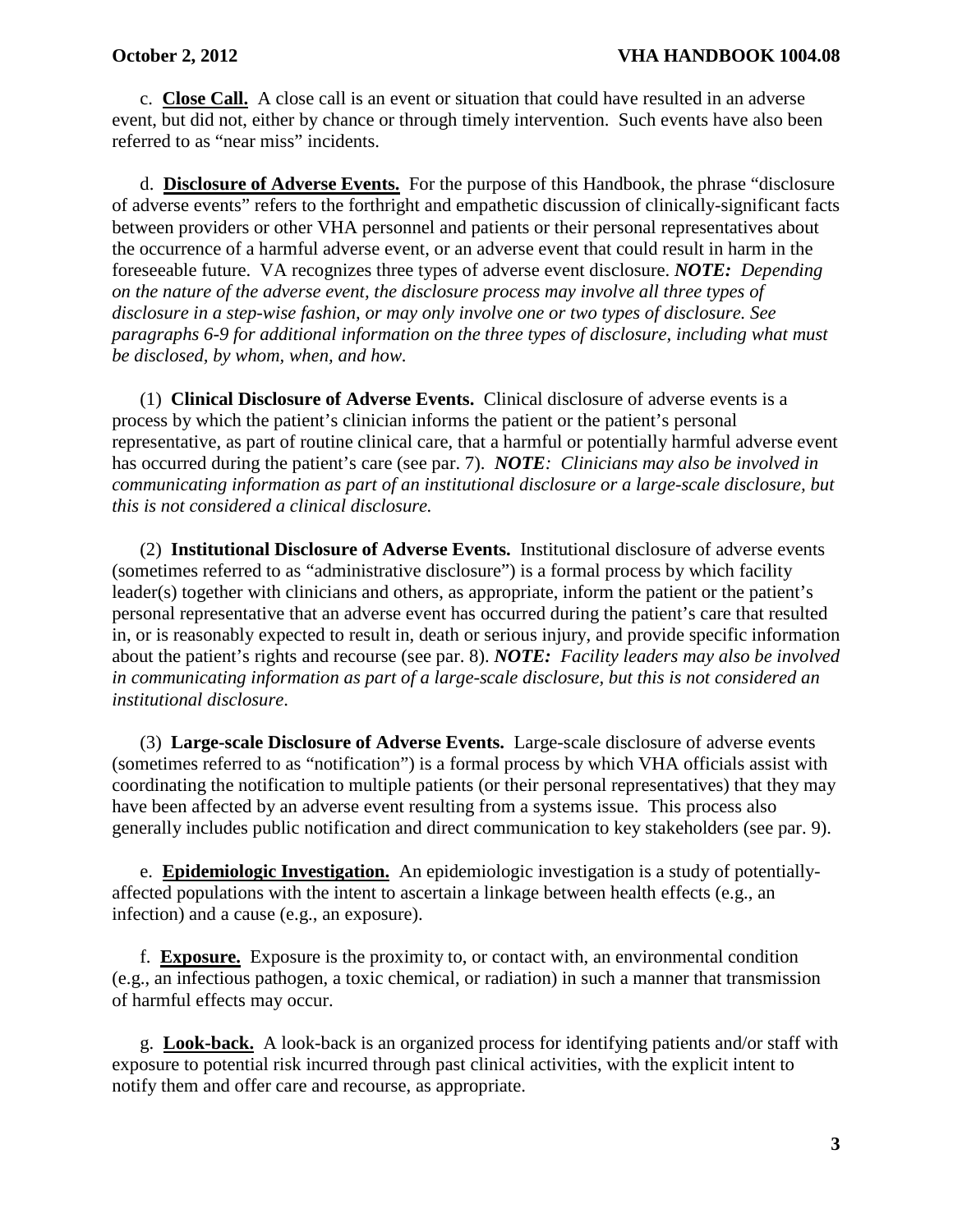h. **Personal Representative***.* A personal representative is a person who, under applicable law, has legal authority to act on behalf of the individual. This may include power of attorney, legal guardianship of an individual, the executor of the estate of a deceased individual, or someone under Federal, state, local, or tribal law with such authority (e.g., parent of a minor). The personal representative generally is the patient's surrogate for the informed consent process (see Title 38 Code of Federal Regulations (CFR) §17.32(e) for authorized surrogates for informed consent; see VHA Handbook 1605.1 for details on personal representatives).

i. **Subject Matter Expert (SME) Review Panel.** The SME Review Panel is a panel convened to conduct fact-finding, including, as needed, site visits, literature reviews, and risk assessment regarding events that have the potential for a large-scale disclosure.

j. **Surrogate Decision Maker ("Surrogate").** A surrogate decision maker (surrogate) refers to an individual authorized under VHA policy to make health care decisions on behalf of a patient who lacks decision-making capacity (see VHA Handbook 1004.01 for information about surrogate selection, priority, and the surrogate's role in health care decision making).

# **4. SCOPE**

This Handbook establishes the procedures surrounding the disclosure of harmful or potentially-harmful adverse events to patients in order to ensure uniform practice across all VHA facilities when such events occur.

# **5. ADVERSE EVENTS THAT WARRANT DISCLOSURE**

a. Disclosure is warranted for harmful or potentially-harmful adverse events, defined broadly to include:

(1) Adverse events that cause death or disability, lead to prolonged hospitalization, require life-sustaining intervention or intervention to prevent impairment or damage (or that are reasonably expected to result in death or serious and/or permanent disability), or that are "sentinel events" as defined by TJC.

(2) Adverse events that have had, or are reasonably expected to have, an effect on the patient that is perceptible to either the patient or the health care team. For example, if a patient is mistakenly given a dose of a diuretic (a medication that dramatically increases urine output), disclosure is required because a perceptible effect has, or is anticipated to occur.

(3) Adverse events that precipitate a change in the patient's care. For example, a medication error that necessitates extra blood tests, extra hospital days, or follow-up visits that would otherwise not be required, or a surgical procedure that necessitates further (corrective) surgery.

(4) Adverse events with a clinically-significant risk of serious future health consequences to patients, even if the likelihood of that risk is small. For example, a known, accidental exposure of a patient to "ionizing radiation," "a toxin," "an organism," or "infectious entity" associated with a rare, but recognized serious short-term or long-term effect (e.g., blood borne pathogen infection or increased incidence of cancer). In some cases, however, no definite exposure of this type can be determined. Only an increased risk of exposure is known or thought to exist. In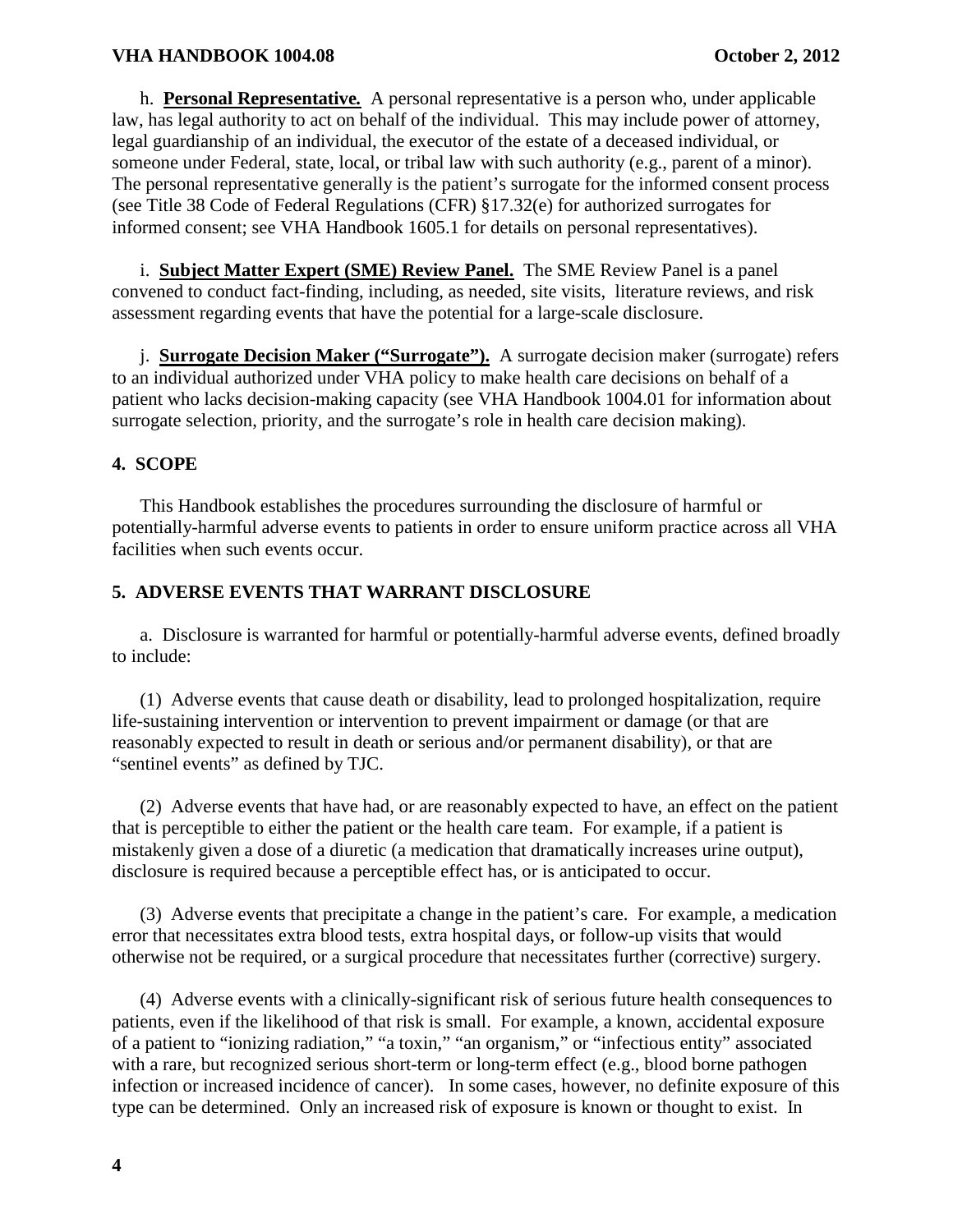#### **October 2, 2012 VHA HANDBOOK 1004.08**

such cases, disclosure needs to be decided with careful deliberation considering the best interests of the patient, and weighing the risks and benefits of disclosure relative to the probability of serious future health consequences. If, after disclosure in such cases, it is later determined through the look-back process or subsequent investigation that harm did not occur, or that the risk of harm is actually negligible, disclosure of the new risk information must be made to the patient. Caution must be exercised in differentiating "clinically significant" risk of harm from harm that is only "plausible" or "hypothetical."

(5) Any event that requires an unexpected treatment or procedure to be initiated without the patient's consent (e.g., if an event occurs while a patient is under anesthesia, necessitating a deviation from the procedure the patient expected). Patients have a fundamental right to be informed about what is done to them and why.

b. Where adverse events occur that have a potential to affect, or may have already affected multiple patients at one or more VHA facilities, the process for large-scale disclosure must be followed (see the process providing the ethical and clinical considerations outlined in App. B and App. C).

c. Disclosure of adverse events other than those that fall under the previous descriptions is optional and at the discretion of the providers involved. Cases need to be considered individually and in relation to the specific circumstances.

d. Disclosure of "close calls" to patients is discretionary, but is advisable at times, such as when the patient or family become aware that something out of the ordinary has occurred.

(1) For example, a nurse sets up a patient for a blood transfusion and, discovering that the patient is about to receive the wrong unit of blood, abruptly stops the transfusion just before the blood enters the patient's vein. The patient deserves an explanation, even if this is not considered a clinical disclosure of an adverse event.

(2) Although the disclosure of a close call to the patient is optional, reporting close calls is required under VHA Handbook 1050.01.

e. There may be times when a complication that was anticipated and discussed in the informed consent process occurs. Such complications need to be discussed with the patient or patient's representative as part of ongoing clinical care. However, since "disclosure" suggests revealing or exposing information that is otherwise not known, complications that were discussed in the informed consent process are not considered adverse events that require disclosure under this Handbook, unless the complication is deemed to be untoward or preventable. Any serious complication may still require further investigation as described in VHA Handbook 1050.01.

# **6. COMMUNICATING ADVERSE EVENTS**

a. The process for disclosing an adverse event depends on the nature and circumstances of the event. VA recognizes three types of adverse event disclosure: clinical disclosure of adverse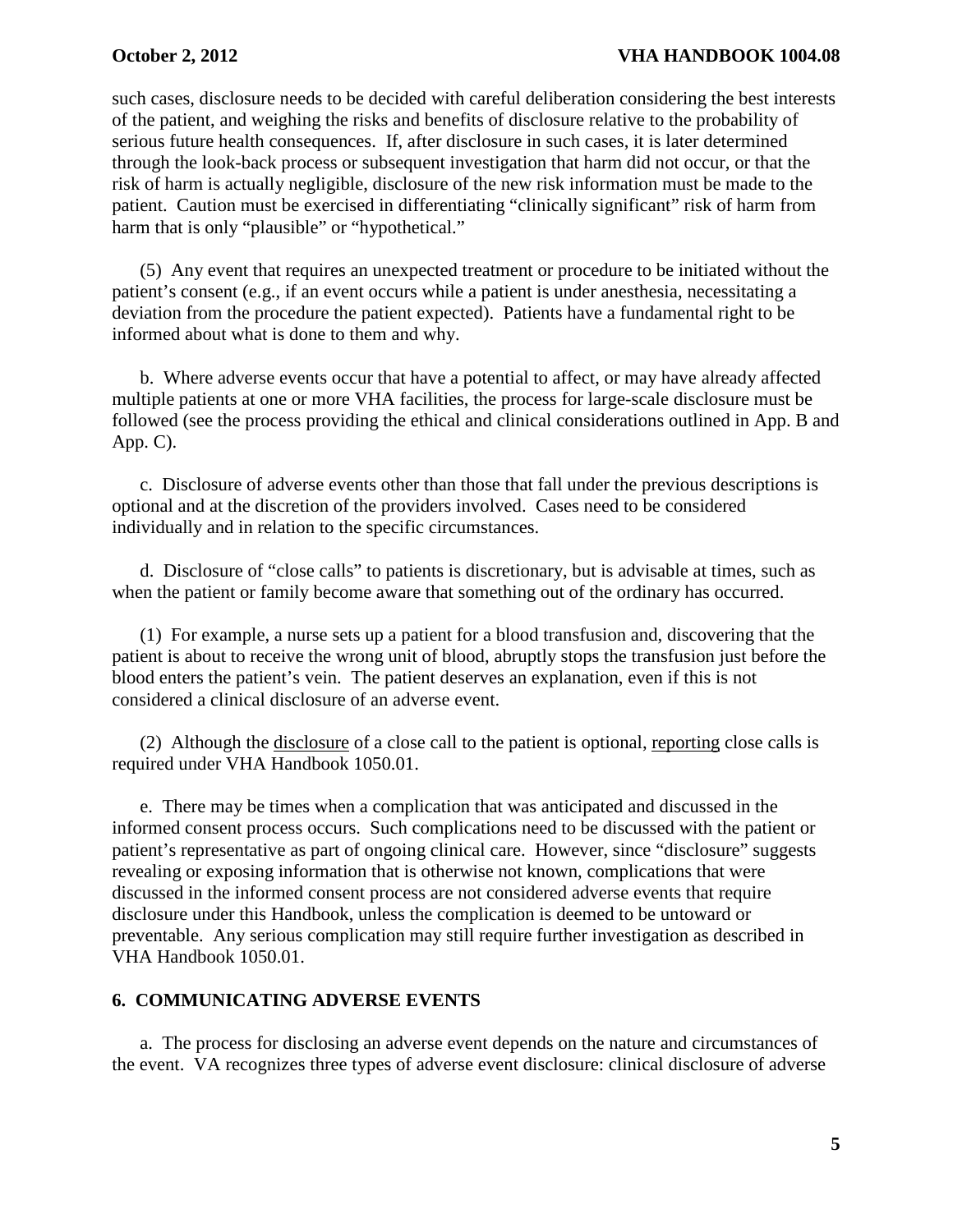events, institutional disclosure of adverse events, and large-scale disclosure of adverse events (see pars. 7, 8, and 9).

b. The process of adverse event disclosure is not necessarily a singular event but may involve a series of conversations. For example, as more information is learned in a particular case, a clinical disclosure may need to be followed by an institutional disclosure, which itself may involve multiple conversations. In some cases, the disclosure process may ultimately involve all three types of disclosure.

c. Whenever a potential harm is disclosed to a patient, it may be necessary, after an investigation has been conducted, to follow up with the patient to inform the patient whether the potential harm that was initially disclosed did or did not, in fact, occur (e.g., a patient who is initially told that the patient may have been exposed to a blood-borne virus as a result of improperly sterilized equipment, must be informed of investigation results that would have a significant impact on the patient's health or wellbeing).

d. For the patient who is deceased, incapacitated, or otherwise unable to participate in the process of adverse event disclosure, any clinical or institutional disclosure must be communicated to the patient's personal representative and may involve others, as designated by the personal representative in accordance with VHA Handbook 1605.1.

e. Any release of information regarding a deceased Veteran whose clinical records are covered by 38 U.S.C. 7332, must be made in accordance with applicable law. *NOTE: For additional guidance, refer to VHA Handbook 1605.1 and confer with the facility Privacy Officer, as necessary.* 

f. In some cases, it may be apparent that an adverse event has occurred, but its cause is not clear. In those situations, the Veteran and/or the Veteran's personal representative needs to be told what has occurred and what is known about the problem. They need to be informed as to whether the problem is being investigated and if additional information will be provided to them once a review is completed.

#### **7. CLINICAL DISCLOSURE OF ADVERSE EVENTS**

Clinical disclosure is a process by which the patient's clinician informs the patient or the patient's personal representative, as part of routine clinical care, that a harmful or potentially harmful adverse event has occurred during the course of care. A clinical disclosure is appropriate for all adverse events that cause only minor harm to the patient, except those minor harms that are discovered after the patient has completed the associated episode of care and that have no implications for the patient's future health. A clinical disclosure is also appropriate for more serious adverse events as the appropriate first step in a process that may ultimately require an institutional or large-scale disclosure. While clinical disclosure of adverse events is considered a routine part of clinical care, clinicians must be sensitive to any limitations on sharing information from the Veteran's health record (see subpar. 2e). In general, clinical disclosure of an adverse event proceeds as follows:

a. Clinical disclosure of adverse events that cause minor harm may be performed by any member of the clinical team involved in the patient's care. However, clinical disclosures relating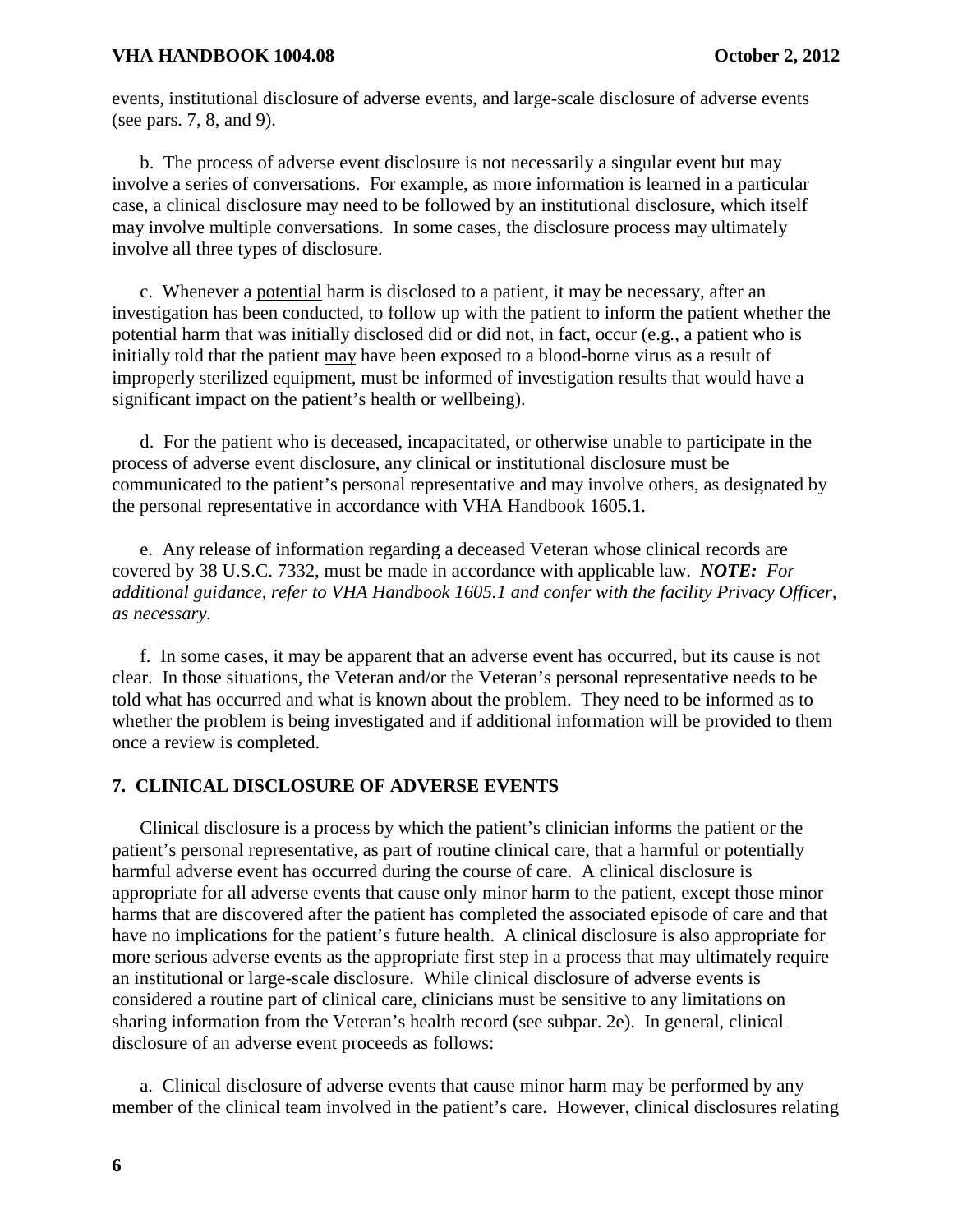to events where the harm is more than minor must be performed by the responsible practitioner (i.e., the licensed independent practitioner who has primary responsibility for the patient during the current episode of care), or that practitioner's designee. If a harm is significant enough to require an incident report or local equivalent, it should be considered more than minor.

b. During the clinical disclosure process, one or more members of the clinical team:

(1) Provides preliminary factual information, to the extent it is known, to the patient or the patient's personal representative,

(2) Expresses concern for the patient's welfare, and

(3) Reassures the patient or personal representative that steps are being taken to investigate the situation, remedy any injury, and prevent further harm. *NOTE: A general statement to this effect is recommended. Statements should not be made regarding specific actions VA may undertake because those steps may not be possible to implement, or may be subject to change.* 

c. A registered nurse, social worker, chaplain, patient advocate, or other staff may be present to help the patient or personal representative cope with the news and to offer support, if needed.

d. The patient (or patient's personal representative) must be provided with contact information of the designated VA health care staff, as needed, to respond to questions regarding the disclosed information or clinical sequelae associated with the adverse event.

e. Clinical disclosure needs to be made face-to-face with the patient or the patient's personal representative whenever possible and practical. In the infrequent instances when it is necessary to convey a clinical disclosure by other modalities (e.g., telephone contact or letter), documentation of the communication needs to include the reason it was not done in person. Disclosure needs to take place in a suitable environment to ensure privacy, and without interruption to provide adequate time to ensure that the patient's questions and concerns can be addressed.

f. Clinicians are expected to conduct clinical disclosures as a routine part of care. Clinical disclosures are not the occasion to discuss rights or compensation under 38 U.S.C. § 1151 and/or the Federal Tort Claims Act.

g. Clinical disclosure must be initiated as soon as reasonably possible and generally within 24 hours of occurrence. Clinical disclosure is not required for minor harms that are discovered after the patient has completed the associated episode of care when there are no implications for the patient's future health. Under such circumstances, the benefits associated with respecting the patient's right to information about their health care are generally outweighed by the burdens associated with unnecessarily worrying or confusing patients with inconsequential information.

### h. **Documentation of Clinical Disclosures**

(1) Specific documentation in the Computerized Patient Record System (CPRS) is not required for all clinical disclosures. Requiring documentation of clinical disclosure for all minor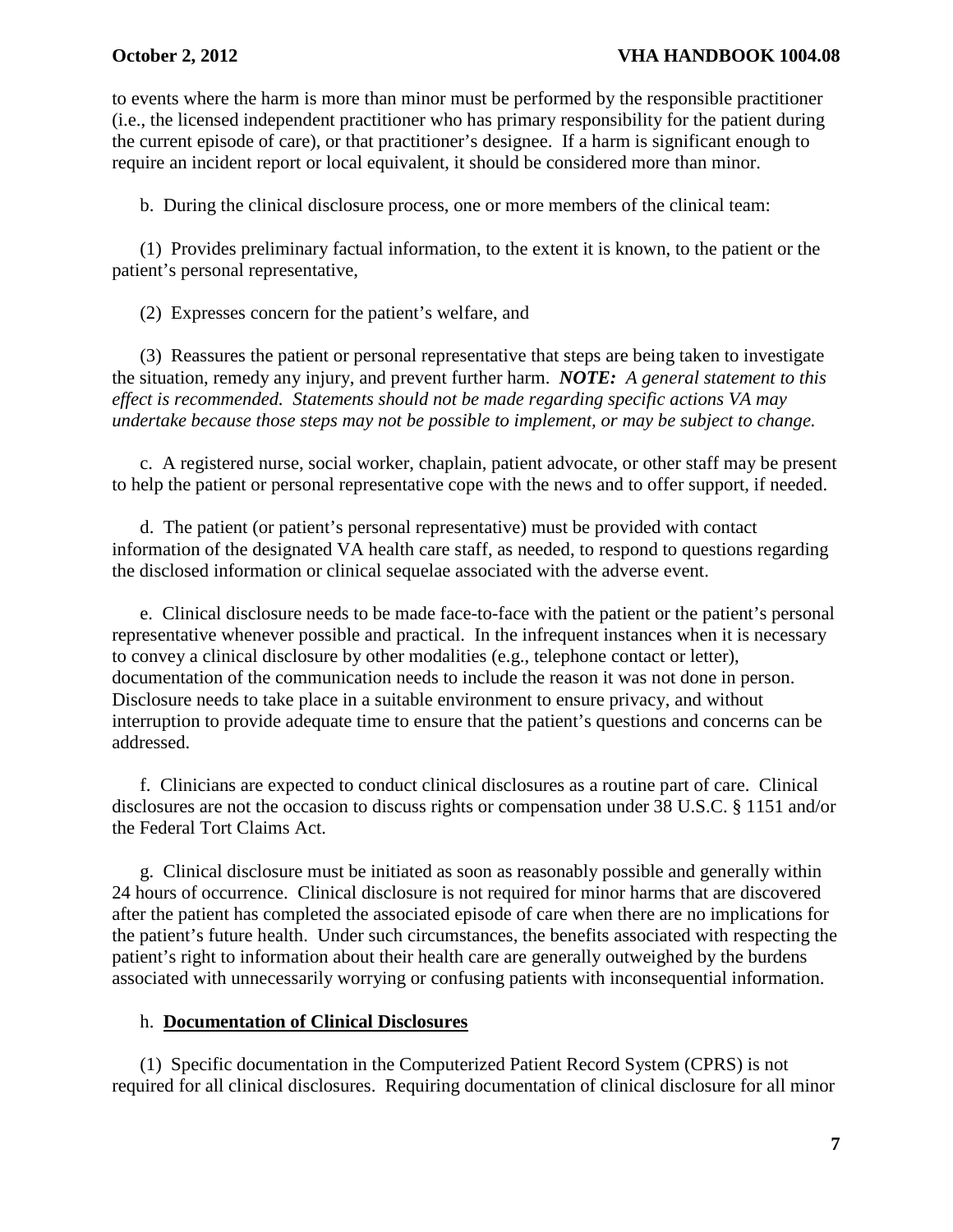events would create a barrier to making such disclosures a part of routine practice. However, as a general rule, documentation of a clinical disclosure is required when harm is more than minor, as evidenced by the fact than an incident report or local equivalent has been created. If the facility uses an incident reporting system (or local equivalent), an incident report that meets the criteria of a QA record is to be considered a confidential QA document and is not to be referenced in CPRS documentation (see subpar. 2e(3) regarding quality management activities). *NOTE: It is not required that facilities establish a "template" note or a note title for documenting clinical disclosures.*

(2) Clinical disclosures are not to be documented using the CPRS note template for institutional disclosure.

#### **8. INSTITUTIONAL DISCLOSURE OF ADVERSE EVENTS**

a. Institutional disclosure of adverse events (sometimes referred to as "administrative disclosure") is a formal process by which facility leaders, together with clinicians and other appropriate individuals, inform the patient or the patient's personal representative that an adverse event has occurred during the patient's care that resulted in or is reasonably expected to result in death or serious injury. Serious injury may include significant or permanent disability, injury that leads to prolonged hospitalization, injury requiring life-sustaining intervention, or intervention to prevent impairment or damage, including, for example "sentinel events" as defined by TJC (see subpar. 21j). Such adverse events require institutional disclosure regardless of whether they resulted from an error.

(1) When an adverse event, has resulted in or is reasonably expected to result in death or serious injury, an institutional disclosure must be performed regardless of when the event is discovered. This disclosure is required even if clinical disclosure has already occurred. If an initial clinical disclosure has been made, it is important to determine what role, if any, the treating clinician(s) will play in the institutional disclosure process, as well as in the ongoing care of the patient.

(2) Institutional disclosure must be initiated as soon as reasonably possible and generally within 72 hours. This timeframe does not apply to adverse events that are only recognized after the associated episode of care (e.g., through investigation of a sentinel event, a routine quality review, or a look-back). Under such circumstances, if the adverse event has resulted in or is reasonably expected to result in death or serious injury, institutional disclosure is required, but disclosure may be delayed to allow for a thorough investigation of the facts provided.

b. Institutional disclosure of adverse events needs to take place after organizational leaders (e.g., the Facility Director, Chief of Staff, Associate Director for Patient Care Services, members of the treatment team, and/or others as appropriate), have conferred with Regional Counsel and have determined what is to be communicated, by whom, and how.

c. When initiating an institutional disclosure, institutional leaders invite the patient or personal representative to meet. *NOTE: The facility Risk Manager or Patient Safety Manager, treating practitioner, a mental health professional, or other VHA personnel deemed appropriate, may be included in this conference at the discretion of facility leadership.*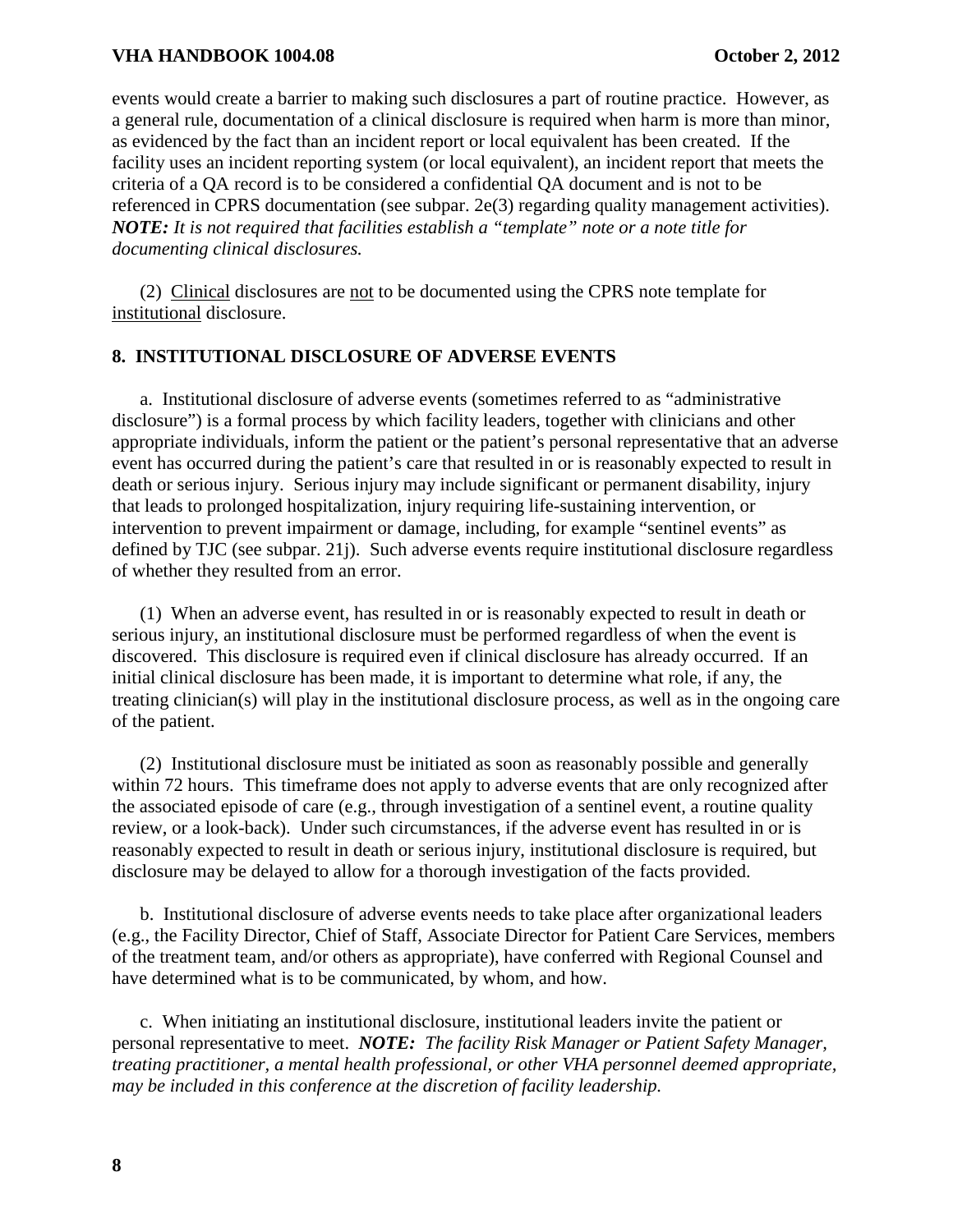d. Institutional disclosure ideally need to be made face-to-face with the patient or the patient's personal representative, unless it is neither possible nor practical. In the rare instances when an institutional disclosure must be conveyed by other modalities (e.g., telephone contact or letter), documentation of the communication must include the reason it was not done in person. Disclosure needs to take place in a suitable environment, without interruption, allowing adequate time to ensure that the patient's questions and concerns can be addressed.

e. If the patient is not capable of understanding either the situation or the information provided in a disclosure, and does not have a personal representative as defined in VHA Handbook 1605.1, the facility must make the institutional disclosure to a family member involved in the patient's care, if available. *NOTE: The facility's or VHA's Privacy Office or Regional Counsel need to be consulted for additional guidance regarding necessary authorizations and any limitations on what information may be provided as part of the institutional disclosure.*

f. A request made in advance of the discussion by a patient or personal representative to bring an attorney must be honored, but may influence the choice of participants on behalf of the institution.

g. Institutional disclosure of adverse events must include:

(1) An expression of concern and an apology, including an explanation of the facts to the extent that they are known.

(2) An outline of treatment options, if appropriate.

(3) Arrangements for a second opinion, additional monitoring, expediting clinical consultations, bereavement support, or whatever might be appropriate depending on the circumstances and within the constraints of VA's statutory and regulatory authority.

(4) Contact information regarding designated staff who are to respond to questions regarding the disclosed information or clinical sequelae associated with the adverse event.

(5) Notification that the patient or personal representative has the option of obtaining outside medical or legal advice for further guidance.

(6) Offering information about potential compensation under 38 U.S.C. § 1151 and the Federal Tort Claims Act where the patient is a Veteran or under the Federal Tort Claims Act where the patient is a non-Veteran. This needs to include information about the procedures available to request compensation and where and how to obtain assistance in filing forms. Such information must be provided, even when not considered relevant, if requested by the patient or personal representative. There should be no assurance that compensation will be granted, as the adverse event may not give rise to and meet legal criteria for compensation under 38 U.S.C. § 1151 and the Federal Tort Claims Act.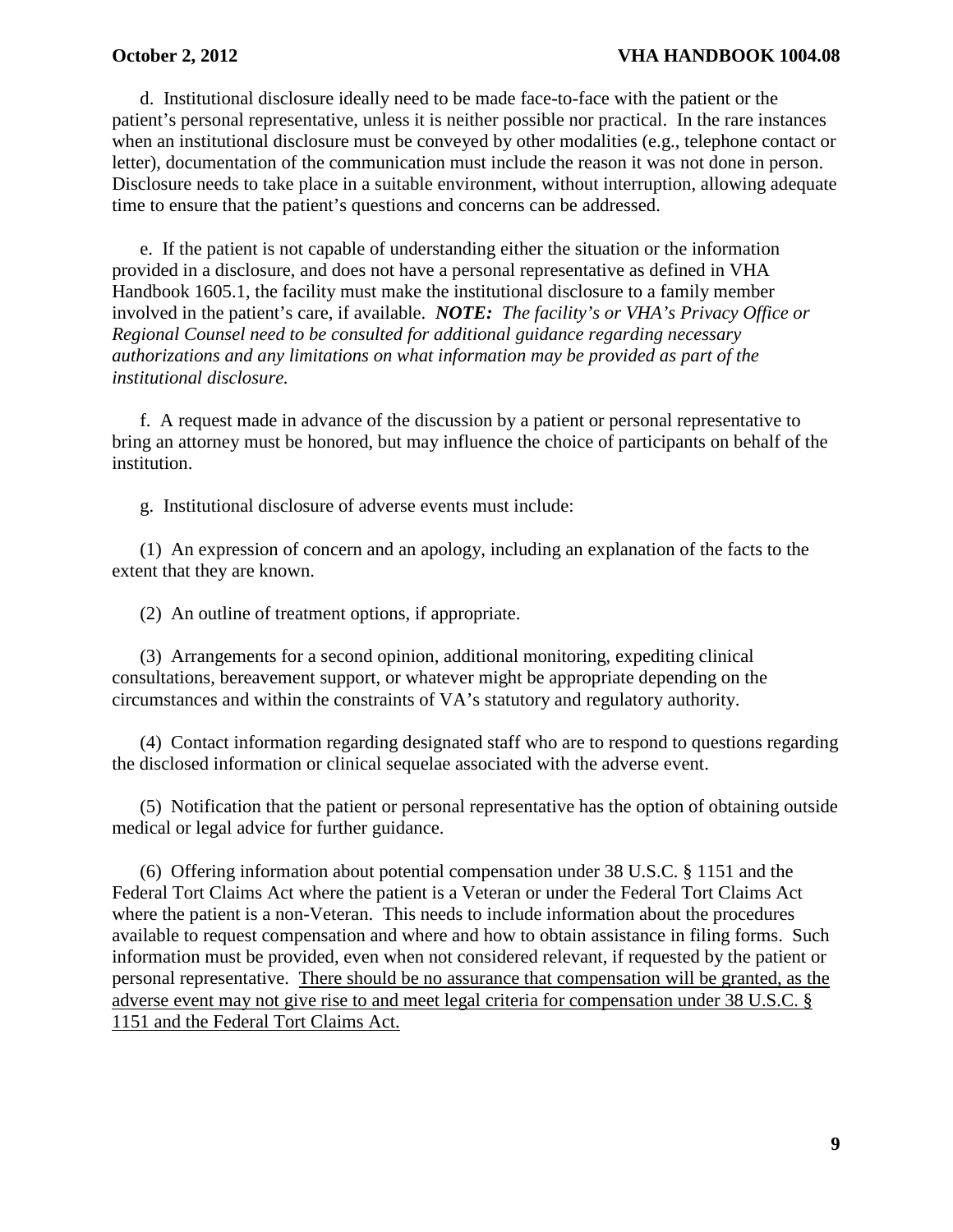(7) Ongoing communication whereby the Risk Manager or organizational leaders engage the patient or personal representative to keep them apprised, as appropriate, of information that emerges from investigation of the facts related to the adverse event.

h. Documentation, such as reports of contact or incident reports may be kept in a separate file at the facility's discretion and entitled "Adverse Event and Close Call Report." This information must not be retrieved by a patient identifier and must be identified by a case number. *NOTE: The Adverse Event and Close Call Report is protected under 38 U.S.C. § 5705.*

i. A patient or the patient's personal representative may ask whether an investigation will be conducted and if the patient or the patient's personal representative will be told of the results of an investigation. In these cases, the patient or personal representative is to be informed that the information is being reviewed or investigated, as applicable. If indicated, the individual providing the information may state that depending on the type of review conducted, information may be available under FOIA; in addition, the patient or personal representative may also be advised that information documented in the course of a QA activity under 38 U.S.C. § 5705 is not releasable. The patient or patient representative is to be referred to Regional Counsel for coordination of document requests, if a tort claim has been filed.

j. As noted previously, documents created in the course of 38 U.S.C. § 5705-protected activities, such as RCA, local incident reports that meet the threshold QA criteria and peer reviews for quality management, may be released only with specific authority and may not be released to patients, their attorneys, or personal representatives. The facts discovered during quality management activities, however, may reveal adverse event information that requires disclosure. Documenting information in records protected under 38 U.S.C. § 5705 is never to be done to shield information to which a patient or personal representative is entitled. In order to be able to reveal such information to the patient or personal representative, the information must be retrieved from a non-QA document, such as one documented in CPRS.

k. **Documentation of Institutional Disclosures.** Documentation of institutional disclosures must be done using the CPRS Institutional Disclosure of Adverse Event Note Template (see App. A). Subsequent communications with the patient or personal representative that relate to the event are to be documented in an addendum to the original note.

l. Each Veterans Integrated Service Network (VISN) is required to submit a report quarterly, and as requested, by facility, of institutional disclosures to the Assistant Deputy Under Secretary for Health for Quality, Safety, and Value. The report must include the date of the adverse event, date of institutional disclosure, number of unique patients, whether there was a patient death, department(s) involved, and a brief description of the triggering event for each institutional disclosure.

#### **9. LARGE-SCALE DISCLOSURE OF ADVERSE EVENTS**

a. Large-scale disclosure of adverse events (sometimes referred to as "notification") is a formal process by which VHA officials inform patients, or their personal representatives, that they have been or may have been affected by an adverse event involving actual or potential harm to multiple patients, which is deemed clinically significant.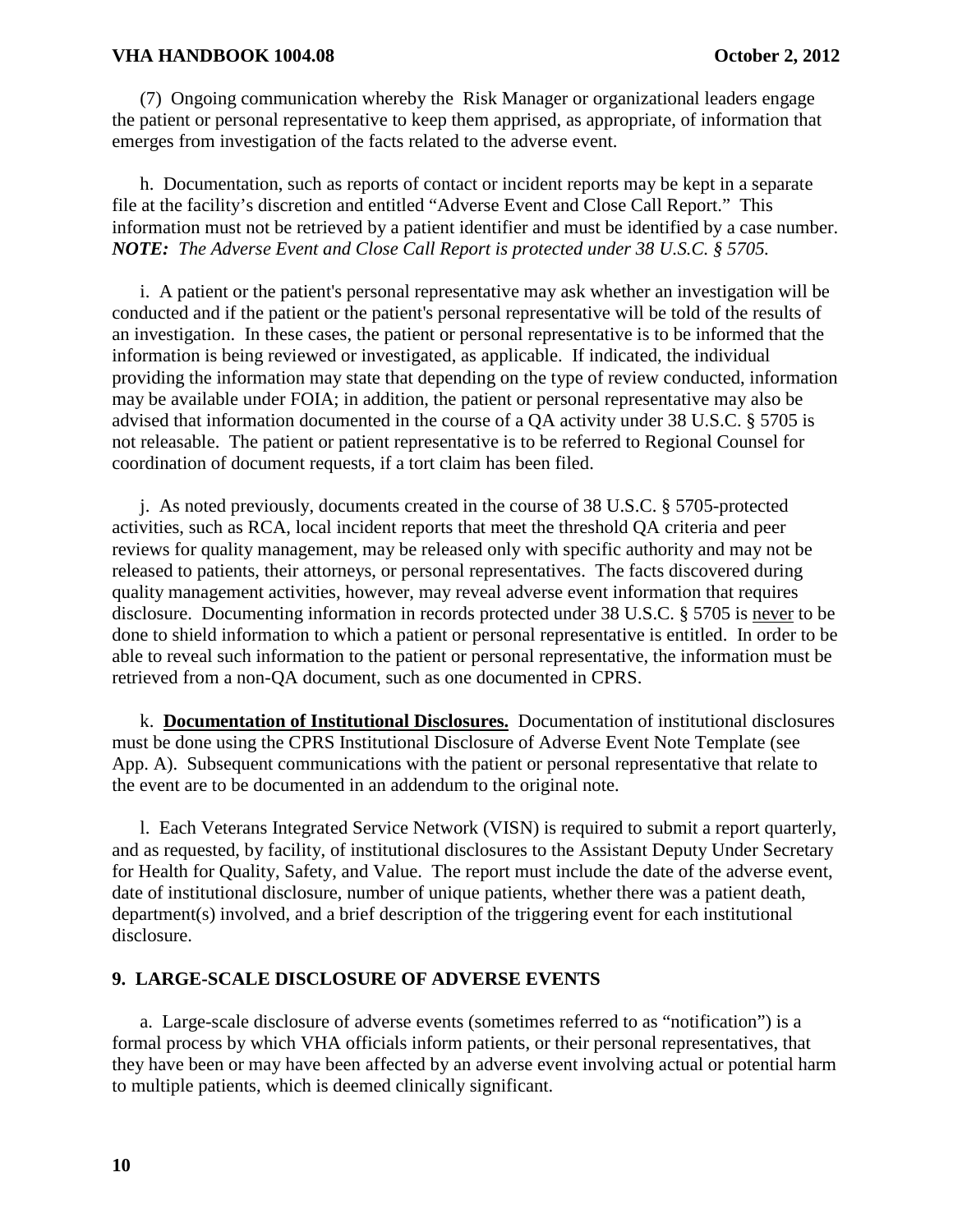b. Events having potential for large-scale disclosure require coordination with VA Central Office for the purposes of assessment and planning. To initiate this coordination process, the Facility Director, VISN Director, or Program Officer, as appropriate, must submit an Issue Brief within 24 hours of discovery of the event (see App. B).

c. When an adverse event is discovered at or near the time it occurs, clinical or institutional disclosure must proceed as usual if the potential harm to the individual patient is clear.

d. If the adverse event is only recognized after the associated episode of care (e.g., through investigation of a sentinel event, a routine quality review, or a look-back), it is appropriate to wait until the required VA Central Office coordination process for large-scale disclosure is completed before making either a large-scale or institutional disclosure to an individual patient, but only if it is determined that the delay will not negatively affect the patient's health or well being. The coordination process is designed to ensure that all required disclosures are based on a thorough investigation of the facts, a careful assessment of the risks involved, and the development of a plan for the best way to perform the disclosure.

e. Decisions regarding large-scale disclosure of adverse events are made by the Principal Deputy Under Secretary for Health, or designee, following a multi-step VA Central Office process that may involve a SME Review Panel and/or the CRB. *NOTE: There are legal limitations regarding the type of information that can be released and to whom, particularly with regard to information protected under 38 U.S.C. 7332 (see subpar. 2e(2)). Additional guidance on large-scale disclosure is provided in Appendix B and Appendix C.*

f*.* A large-scale disclosure to affected patient(s) or personal representative(s) (if the patient is incapacitated, or otherwise unable to take part in the disclosure process), may entail any or all of the following:

(1) An offer to provide follow-up testing and treatment when appropriate. Testing is to be recommended only if it is medically indicated based on the clinical circumstances. *NOTE: In addressing the subject of whether family members or personal contacts of patients may also be tested, the facility needs to indicate that testing, either directly or through fee-basis, of non-Veterans is limited to those otherwise eligible for VA care (see 38 U.S.C. §1781). The facility needs to be prepared to advise non-Veterans of local resources for testing and treatment if they do not have an established primary care provider.*

(2) Coordination with VHA facilities to ensure that required clinical follow-up is provided for potentially-affected patients.

(3) Notification by VA Central Office to the Veterans Benefits Administration (VBA) Central Office component when Veterans' benefits may be implicated.

(4) Development of appropriate and effective communications strategies. This includes public affairs strategies such as an announcement through the media (e.g., telephone, mail, newspapers, electronic media); clear and coherent information to patients, providers, and stakeholders; action plans for facilities and clinical providers; briefings for the Secretary of Veterans Affairs and Congress; and establishment of call centers, internet sites or social media.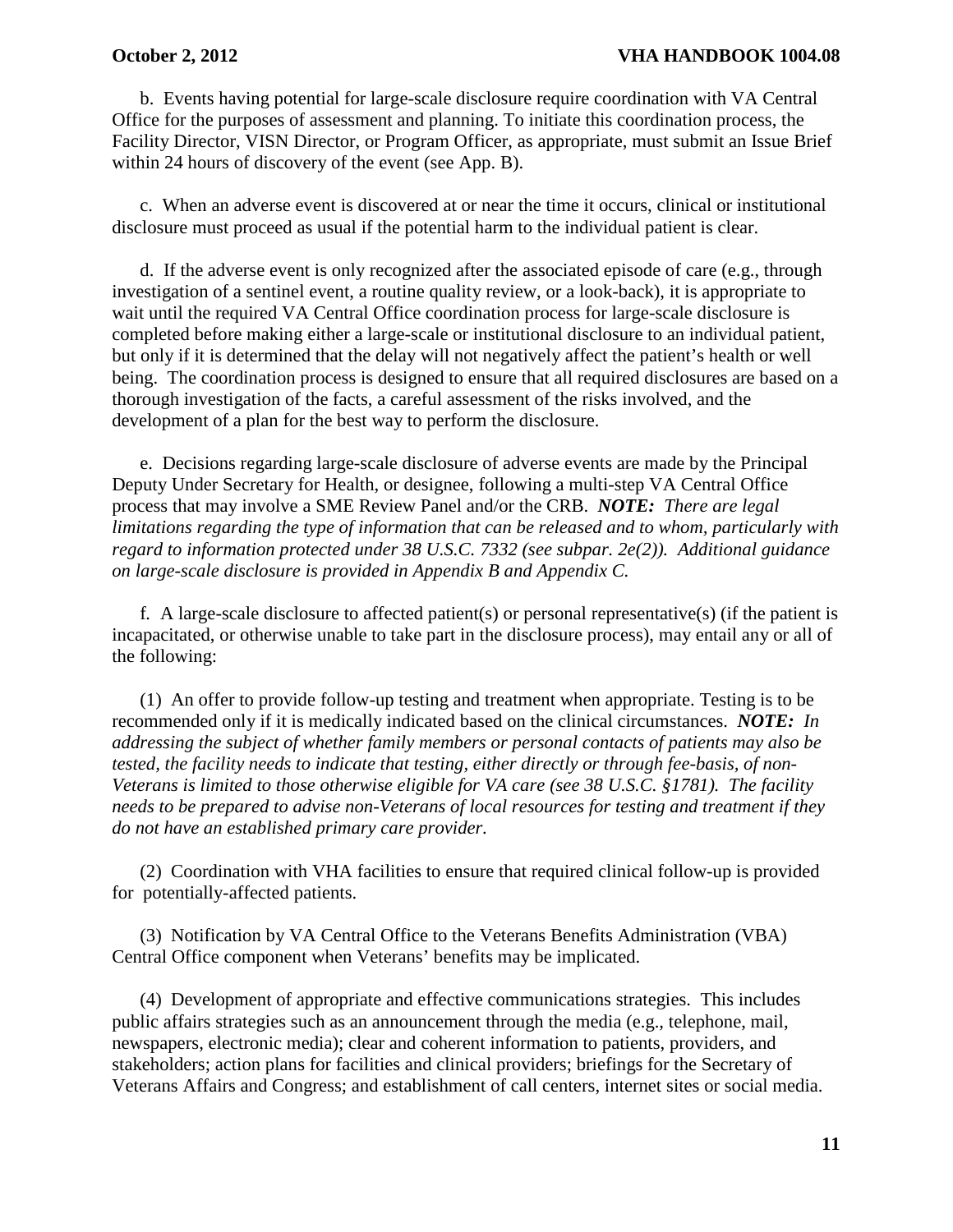Large-scale disclosures may be performed by clinicians, facility leaders, and/or other VA officials in person, by telephone, or in writing.

(5) Notification by VA Central Office to facility and VISN leadership whether or not an epidemiologic investigation is going to take place, and establishment of a clear line of authority, access, and accountability.

# **10. RESPONSIBILITIES OF THE PRINCIPAL DEPUTY UNDER SECRETARY FOR HEALTH**

The Principal Deputy Under Secretary for Health is responsible for oversight and coordination of the large-scale disclosure process, including:

a. Establishing an environment throughout VHA in which senior leaders ensure that there is staff understanding of what constitutes an adverse event and that that there is a just culture in which VHA program staff, VISN and facility leadership, and facility staff members feel psychologically safe to report such events.

b. Ensuring that VHA senior leaders establish an environment in which VHA program staff, VISN and facility leadership, and facility staff provide ethically-warranted disclosures to Veterans and/or their personal representative.

c. Appointing the Chairperson of the CRB.

d. Accepting or rejecting the recommendation of the SME Review Panel to disclose, not disclose or to convene a CRB, and providing a written record of this decision to the SME Review Panel and the Deputy Under Secretary for Health for Operations and Management.

e. If a decision is made to convene the CRB, sending a charge memo to the CRB Chairperson and at the same time and in parallel, notifying the Deputy Under Secretary for Health for Operations and Management and other relevant VA Central Office programs (e.g., the Office of the General Counsel (OGC), Office of Public and Intergovernmental Affairs (OPIA), and Office of Congressional and Legislative Affairs (OCLA)) to begin preparations for a possible disclosure.

f. Concurring or non-concurring with the CRB recommendations, and communicating that decision to the Deputy Under Secretary for Health for Operations and Management and the CRB Chair.

g. Requesting further information and/or guidance from the CRB, as needed, prior to making a final decision.

h. Ensuring that the VBA Central Office component is notified when Veterans' benefits may be affected by a decision to make a large-scale disclosure.

i. Submitting all Principal Deputy Under Secretary for Health-related records concerning large-scale disclosure to the shared repository for records relating to large-scale disclosure of adverse events (see subpar. 11k).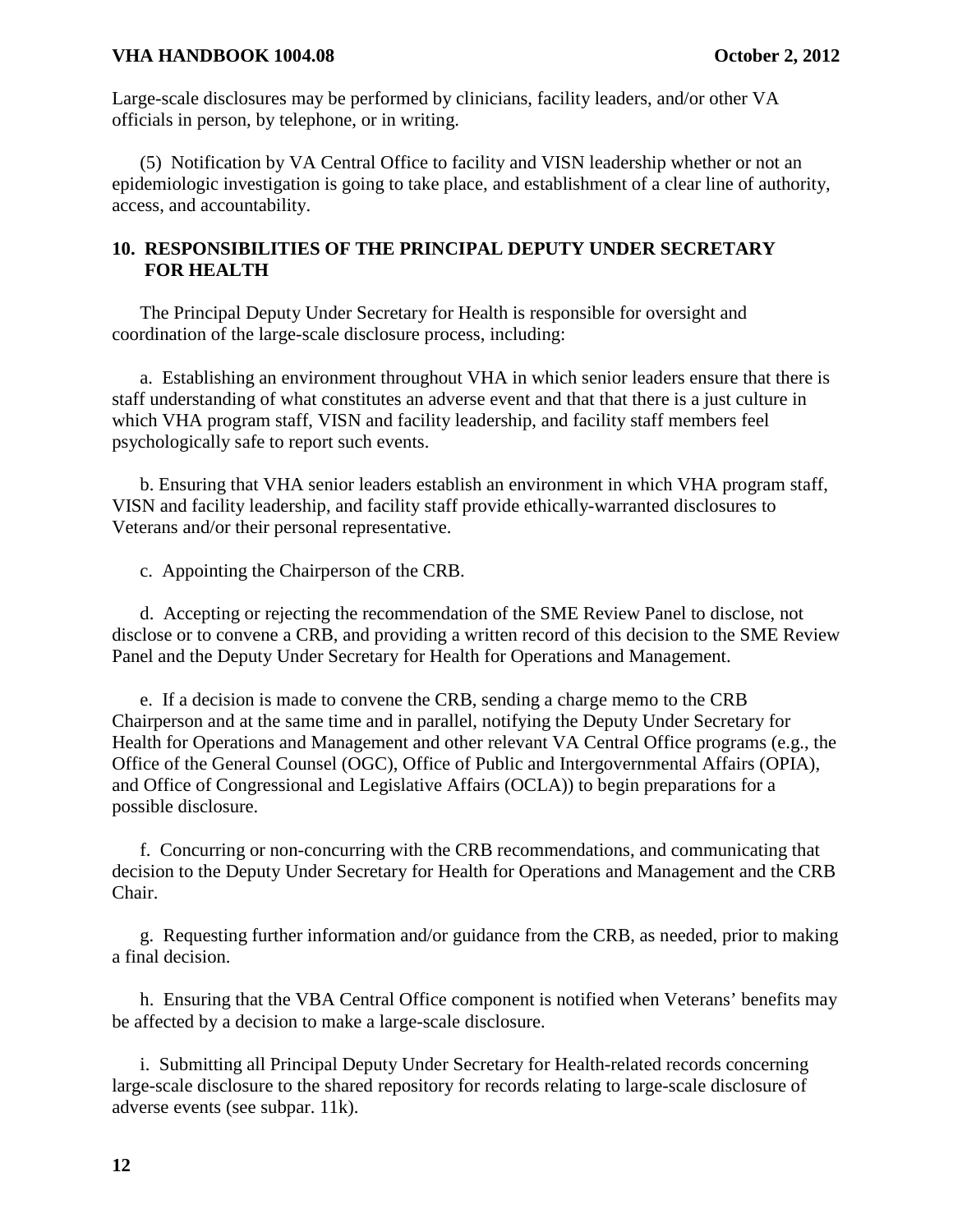# **11. RESPONSIBILITIES OF THE DEPUTY UNDER SECRETARY FOR HEALTH FOR OPERATIONS AND MANAGEMENT**

The Deputy Under Secretary for Health for Operations and Management is responsible for:

a. Establishing an environment throughout VHA in which senior leaders ensure that there is staff understanding of what constitutes an adverse event and that there is a just culture in which VHA program staff, VISN and facility leadership, and facility staff members feel psychologically safe to report such events.

b. Ensuring that VHA senior leaders establish an environment in which VHA program staff, VISN and facility leadership, and facility staff provide ethically-warranted disclosures to Veterans and/or their personal representative.

c. Submitting an Issue Brief to the Principal Deputy Under Secretary for Health immediately upon receiving communication from a VISN that an adverse event has been discovered that may require large-scale disclosure (see App. B).

d. Ensuring a coordinated triage process for a review of each potential adverse event that may require large-scale disclosure. The triage process must include designated staff from the offices of: the Deputy Under Secretary For Health for Operations and Management; the Assistant Deputy Under Secretary for Health for Quality, Safety, and Value; the Deputy Under Secretary for Health for Policy and Services; and other offices and field-based SMEs, as needed, to determine, based on preliminary information, whether the adverse event either:

(1) Involves a negligible or clinically-insignificant risk of harm and, therefore, requires no large scale-disclosure so the issue can be closed; or

(2) Requires referral to an appropriately constituted SME Review Panel (see par. 13) for a more detailed review.

e. Ensuring that potential cases are referred to the SME Review Panel for more detailed review.

f. Providing oversight to the SME Review Panel, summarizing the SME Review Panel findings regarding risk, and submitting a written report and recommendation to the Principal Deputy Under Secretary for Health concerning whether there is a negligible risk of harm and therefore no disclosure is required; or there is a clinically-significant risk of harm and therefore disclosure is required; or there is an indeterminate risk of harm and therefore a CRB needs to be convened to consider whether disclosure is ethically warranted based on factors other than risk alone.

g. Developing, maintaining, and implementing standard operating procedures for the implementation of large-scale disclosures.

h. Implementing a decision by the Principal Deputy Under Secretary for Health to conduct a large-scale disclosure with coordination among appropriate field and Central Office programs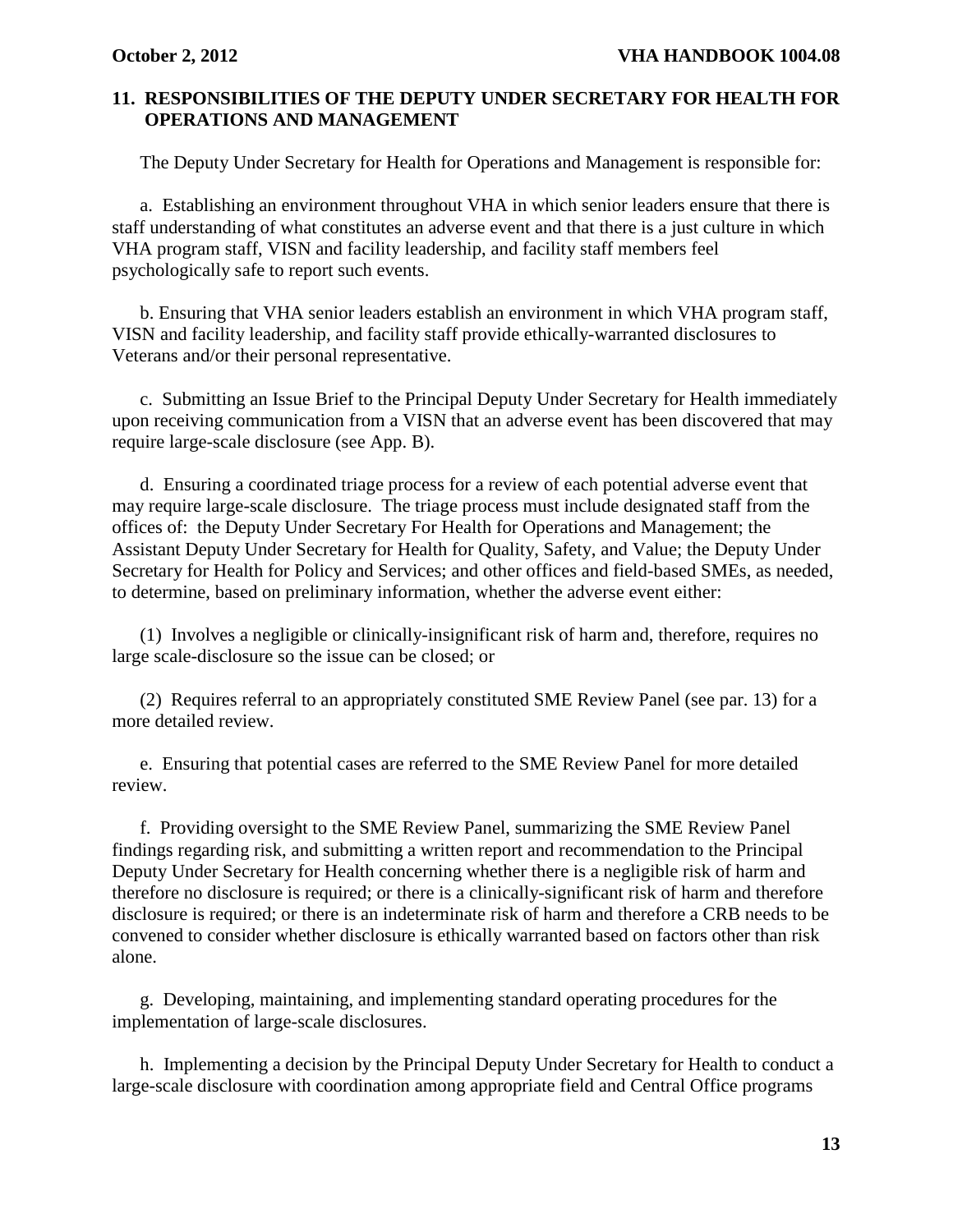including OGC, OPIA, OCLA, and others. Implementation includes notification of field sites, activation of a site visit team, a review of written materials and statements by OGC, and other appropriate offices (see App. B).

i. Designating and facilitating the Office of Public Health to carry out any required lookback activities and epidemiologic investigations.

j. Conducting an After Action Review of the event with appropriate SME participation and submitting a report to the Under Secretary for Health.

k. Ensuring the establishment of a shared repository for maintaining records related to largescale disclosure of adverse events. This repository can be accessed: at: <http://vaww.vha.vaco.portal.va.gov/sites/DUSHOM/10NC/Disclosures/default.aspx> . *NOTE: This is an internal VHA web site and can only be accessed by authorized users.*

### **12. CLINICAL REVIEW BOARD (CRB)**

a. **Chairperson of the Clinical Review Board (CRB).** The Chairperson of the CRB is appointed by the Principal Deputy Under Secretary for Health, and is responsible for:

(1) Convening and chairing the CRB.

(2) Ensuring that CRB deliberations and recommendations follow the process outlined in subparagraph 12b, Appendix B, and Appendix C.

(3) Providing, on behalf of the CRB, written recommendations and justifications to the Principal Deputy Under Secretary for Health that disclosure is recommended or that no disclosure is recommended. If the CRB concludes that there is insufficient information to make a recommendation, the Chairperson is responsible for providing the Principal Deputy Under Secretary for Health with a plan and timeline for a definitive CRB recommendation.

(4) Providing a written statement to the Principal Deputy Under Secretary for Health regarding whether the CRB recommendation regarding disclosure was unanimous and, if not, the number of assenting and dissenting votes and the related rationales.

(5) Ensuring that a CRB recommendation in favor of large-scale disclosure addresses:

(a) Notification to potentially-affected patients, patients' personal representatives, patients' next-of-kin, and other involved parties consistent with information disclosure policies (see subpar. 2e and VHA Handbook 1605.1).

(b) Notification to involved facilities for required clinical follow up with potentially-affected patients, and other involved parties.

(c) The need for inquiry into similar processes at other facilities.

(6) Submitting all CRB-related records concerning large-scale disclosure recommendations to the shared repository for records relating to large-scale disclosure of adverse events.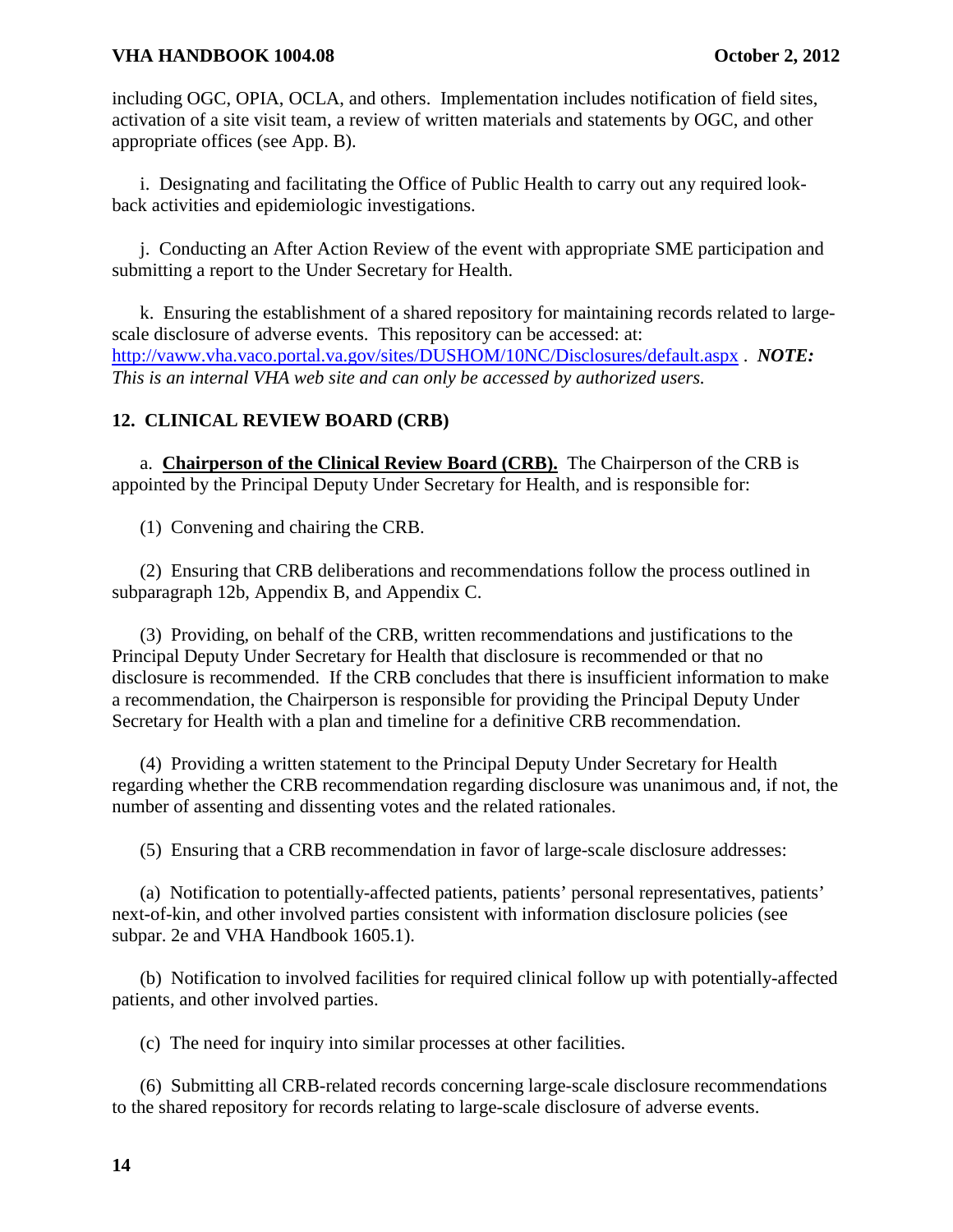# b. **CRB Membership**

(1) The CRB is made up of appropriate representatives from the following member offices: Office of the Deputy Under Secretary for Health for Operations and Management; National Center for Ethics in Health Care; Office of Nursing Services; National Center for Patient Safety; Office of Patient Care Services; Office of Public Health; Assistant Deputy Under Secretary for Health for Quality, Safety, and Value; and OGC. The SME Review Panel Chairperson also serves as a member.

(2) The CRB Chairperson and each member office, with the exception of OGC, has one vote in the CRB decision. When the Chair of the SME Review Panel represents one of the member offices, the member office still only has one vote in the CRB decision.

(3) The CRB may include non-voting members (e.g., SMEs from VHA programs, the relevant field facility or facilities, program offices, and VHA experts), as needed. The CRB may solicit input from outside experts (e.g., equipment manufacturers), as appropriate.

c. **CRB Responsibilities.** The CRB is responsible for:

(1) Considering those adverse events where it is unclear whether there is a clinicallysignificant harm or potential harm to patients as determined by the Principal Deputy Under Secretary for Health following the SME Review Panel's findings.

(2) Reviewing the information and risk assessment provided by the SME Review Panel, seeking clarifications as necessary.

(3) Considering all available clinical, scientific, and epidemiologic information and discussing additional (non-clinical) factors (as described in App. C) to determine whether a recommendation for disclosure of the adverse event to patients and families is appropriate.

(4) Determining if an epidemiologic investigation is recommended.

(5) Ensuring that all documents relevant to the CRB's deliberations are provided to the CRB Chairperson for submission to the shared repository for records relating to large-scale disclosure of adverse events (see subpar. 11k)..

### **13. SUBJECT MATTER EXPERT (SME) REVIEW PANEL**

a. The SME Review Panel is a standing panel that meets as necessary, to review and make recommendations on cases referred by the Principal Deputy Under Secretary for Health concerning adverse events that potentially warrant large-scale disclosure.

b. Led by the Deputy Under Secretary for Health for Operations and Management, or designee, it is made up of appropriate SMEs from the office of the Assistant Deputy Under Secretary for Clinical Operations; Assistant Deputy Under Secretary for Health for Quality, Safety, and Value; the National Center for Patient Safety; the Office of Patient Care Services; the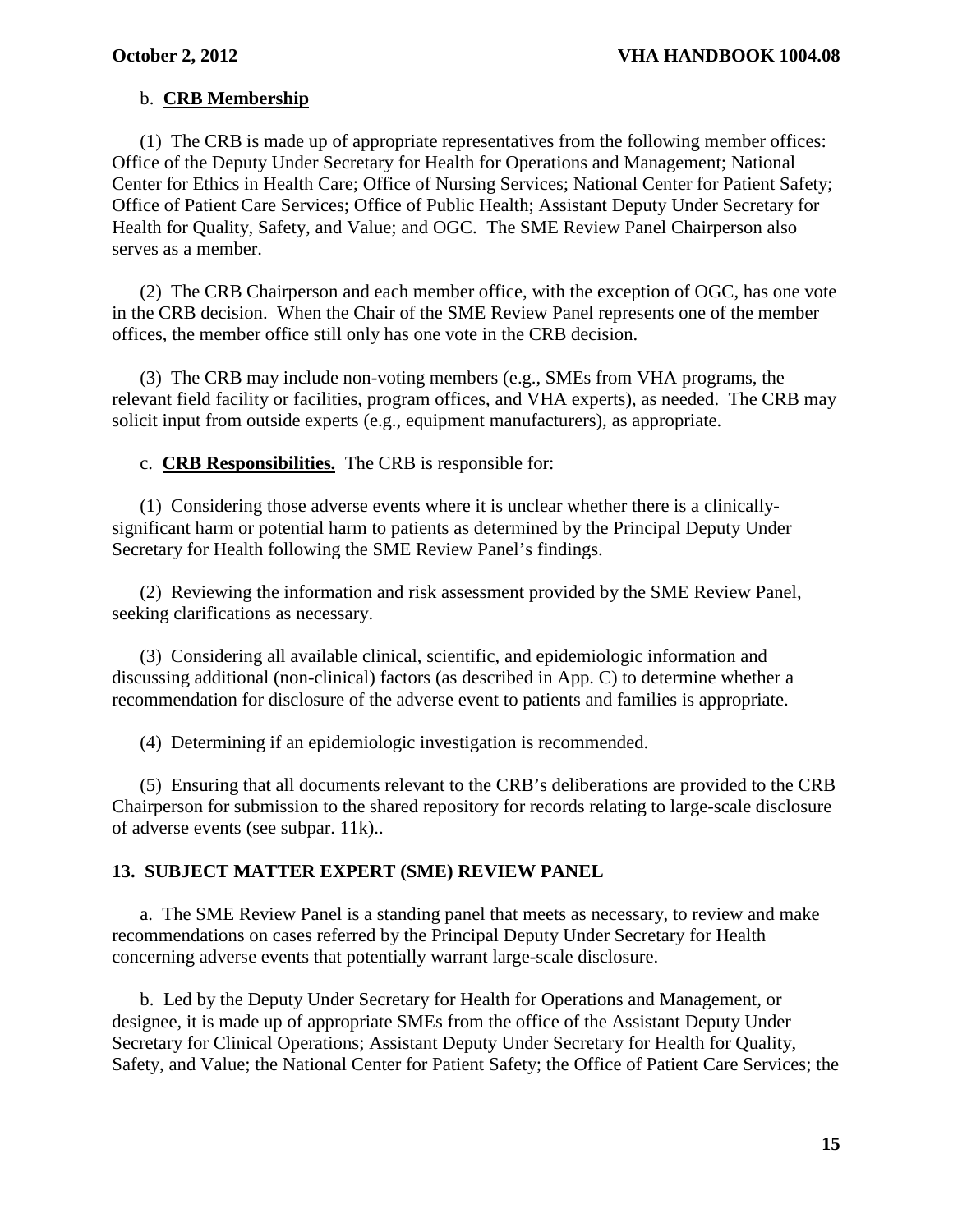Office of Public Health; and other program offices (e.g., Supply, Processing, and Distribution), as needed.

# c. **SME Review Panel Responsibilities.** The SME is responsible for:

(1) Conducting fact-finding, including site visits if needed, literature reviews (see subpar. 21q), risk assessments, and summarizing findings regarding risk to patients, and if relevant, members of patients' families.

(2) Submitting a written report to the Principal Deputy Under Secretary for Health with one of the following three findings and corresponding recommendations:

(a) There is a negligible risk of harm, considering both the probability of harm and the severity of potential harm; therefore no disclosure is required and the issue should be closed.

(b) There is a clinically-significant risk of harm, considering both the probability of harm and the severity of potential harm; therefore disclosure is required and there is no need to convene a CRB.

(c) There is an indeterminate risk of harm, considering both the probability of harm and the severity of potential harm; therefore a CRB should be convened to consider whether disclosure is ethically warranted based on factors other than risk alone.

(3) Ensuring that all documents relevant to the SME Review Panel's deliberations are provided to the SME Review Panel Chairperson for submission to the shared repository for records relating to large-scale disclosure of adverse events (see subpar. 11k).

# **14. RESPONSIBILITIES OF THE CHIEF OFFICER FOR PUBLIC HEALTH**

The Chief Officer for Public Health is responsible for:

a. Chairing the CRB, as assigned by the Principal Deputy Under Secretary for Health, and in that capacity, fulfilling the responsibilities outlined in subparagraph 12a.

b. Leading, organizing, and conducting any required VHA look-back program and epidemiologic investigation as part of, or following, a large-scale disclosure to patients.

c. Providing support to facilities and VISNs, as requested and as needed, during other disclosure events.

d. Consulting and collaborating with the Centers for Disease Control and Prevention (CDC) and/or other public health authorities regarding adverse events.

e. For adverse events involving exposures, establishing the definitions of positive and negative test results.

f. Overseeing the process of collection of epidemiologic investigation results.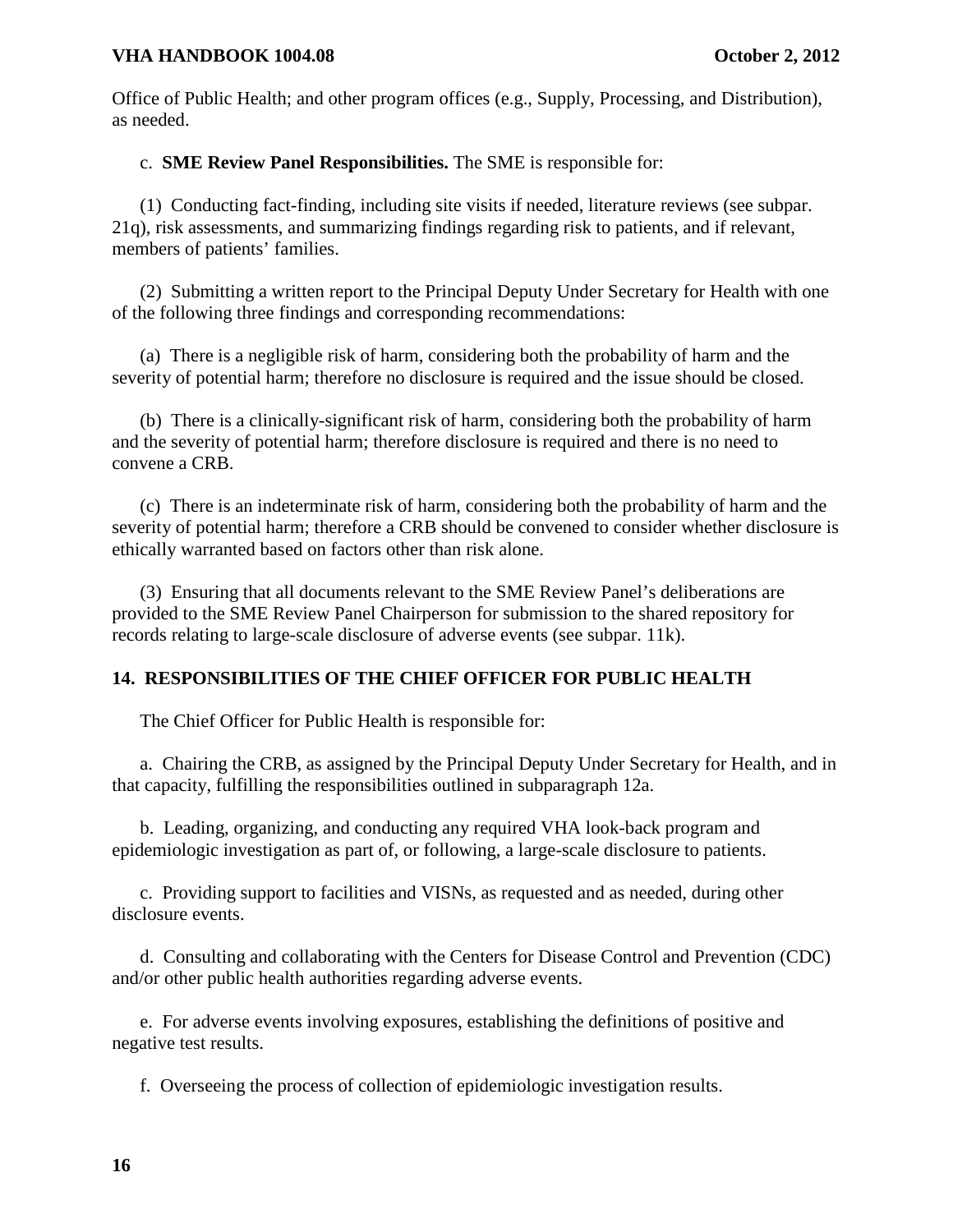g. Analyzing and reporting of all results from look-back and/or epidemiologic investigations. This includes reports to the facility, VISN, and VA Central Office and determining the messaging of test results to affected Veterans.

# **15. RESPONSIBILITIES OF THE CHIEF OFFICER, NATIONAL CENTER FOR ETHICS IN HEALTH CARE**

The Chief Officer, National Center for Ethics in Health Care, or designee, is responsible for:

a. Participating in the CRB process.

b. Interpreting policy questions pertaining to clinical or institutional disclosure.

# **16. RESPONSIBILITIES OF THE ASSISTANT DEPUTY UNDER SECRETARY FOR HEALTH FOR QUALITY, SAFETY, AND VALUE**

The Assistant Deputy Under Secretary for Health for Quality, Safety, and Value, or designee, is responsible for:

a. Participating in the CRB and the SME Review Panel processes.

b. Providing a representative from the National Center for Patient Safety to participate in the CRB and SME Review Panel processes.

c. Interpreting and updating the risk management content of this Handbook, as requested by the National Center for Ethics and Health Care.

d. Completing a quarterly review and analysis of institutional disclosures reported by each VISN office and providing recommendations to appropriate program offices based on analysis of the quarterly review.

# **17. RESPONSIBILITIES OF THE VETERANS INTEGRATED SERVICE NETWORK (VISN) DIRECTOR**

The VISN Director, or designee, is responsible for:

a. Ensuring that facility leaders establish an environment in which facility staff understand what constitutes an adverse event and that there is a just culture in which staff members feel psychologically safe to report such events.

b. Ensuring that facility leaders establish an environment in which ethically-warranted disclosures are provided to Veterans and/or their personal representative. This includes ensuring a collaborative relationship between Regional Counsel and VA medical facility staff.

c. Submitting an Issue Brief to the Deputy Under Secretary for Health for Operations and Management immediately upon receiving communication from a VA Facility Director or from appropriate reports that an adverse event has been discovered that is not an isolated case but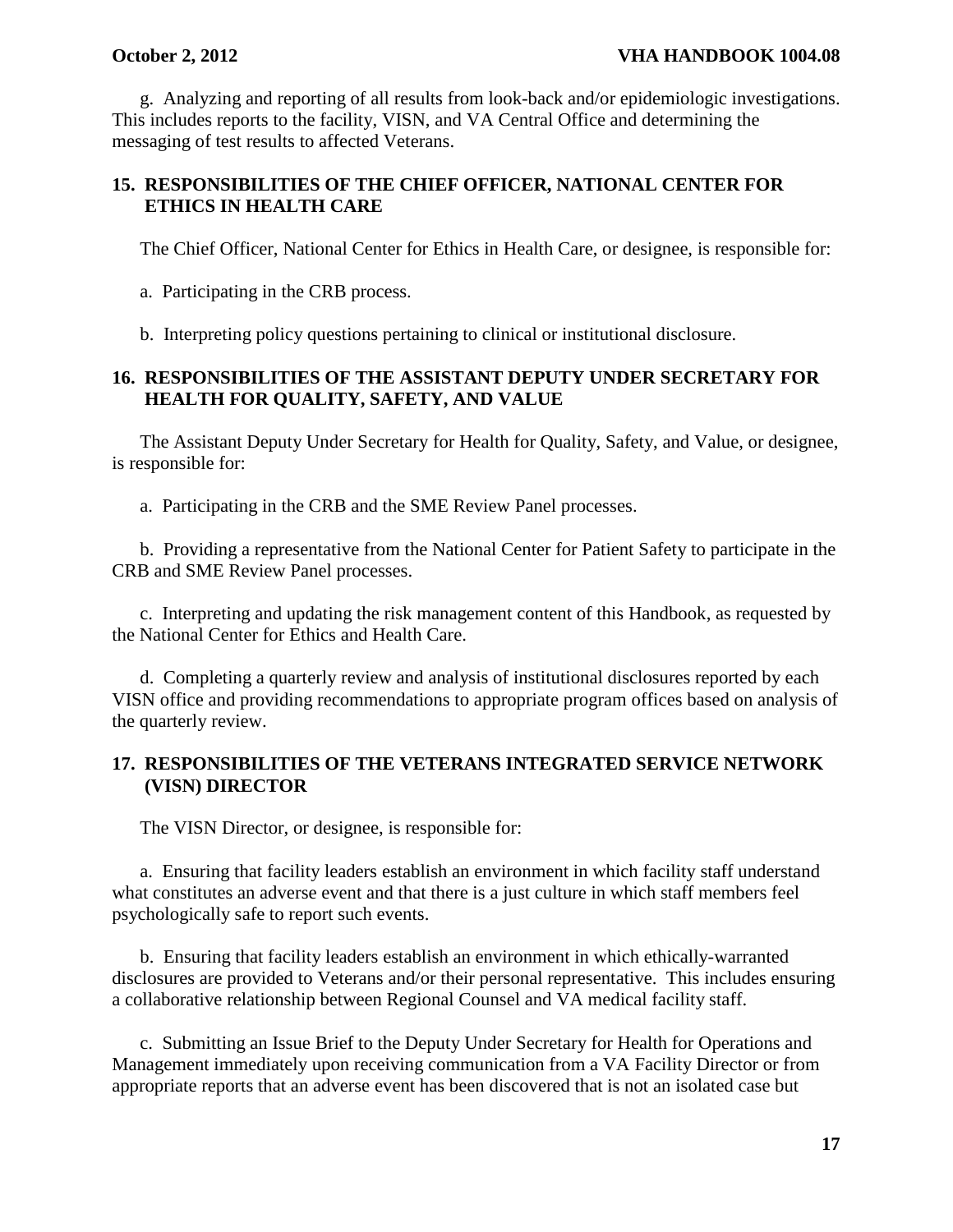rather a systems issue affecting multiple patients and thus that may require large-scale disclosure (see App. B).

d. Participating in the Field-VA Central Office process for determining the need for and implementation of large-scale disclosure decisions, as requested (see App. B).

e. Submitting all VISN-related records concerning large-scale disclosure to the shared repository for records relating to large-scale disclosure of adverse events (see subpar. 11k).

f. Providing a report quarterly, and as requested, to the Assistant Deputy Under Secretary for Health for Quality, Safety, and Value, on the number and types of institutional disclosures provided by facilities within the VISN.

# **18. RESPONSIBILITIES OF THE FACILITY DIRECTOR**

The Facility Director is responsible for:

a. Promoting an ethical health care environment and culture in which appropriate disclosure of adverse events is routine practice.

b. Ensuring that clinical and institutional disclosures of adverse events are performed openly and promptly with patients and/or their personal representatives.

c. Ensuring the facility policy on disclosure of adverse events to patients is published by December 30, 2012. The facility policy must conform to this Handbook.

d. Ensuring that relevant staff are aware of this Handbook and local facility policy.

e. Ensuring that relevant clinical staff receive training on how to conduct clinical disclosure of adverse events.

f. Promoting an ethical health care environment and culture in which staff members involved in adverse events and subsequent disclosure processes are aware of, and provided with, safe and adequate professional and institutional support in managing the effects of the event.

g. Ensuring that the patient (or the patient's personal representative if the patient is deceased, incapacitated, or otherwise unable to take part in the disclosure process) is provided with contact information for designated VA health care staff, as needed, to respond to questions regarding the disclosed information or clinical events associated with an adverse event.

h. Ensuring that adverse events that may require institutional disclosure are communicated immediately to Regional Counsel.

i. Submitting an Issue Brief to the VISN Director and Regional Counsel immediately following the discovery at the facility of an adverse event that is not an isolated case, but rather a systems issue affecting multiple patients which might require a large-scale disclosure (see App. B).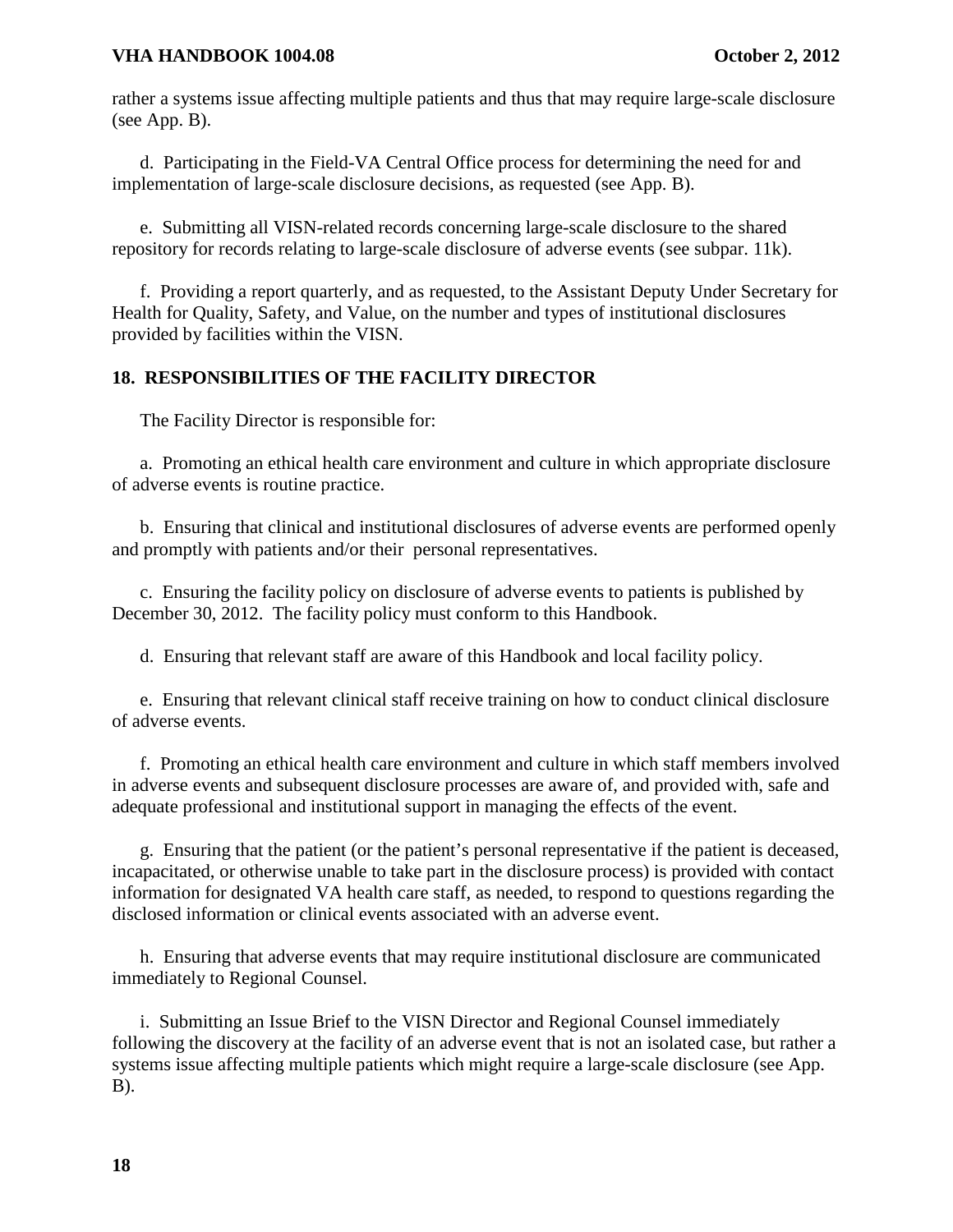j. Participating in the VA Central Office fact-finding process, CRB process, large-scale disclosure implementation, look-back and epidemiologic investigations, as requested. This includes ensuring that sufficient resources are available to perform these processes in a proper and timely manner. For example, a case manager may be needed to coordinate clinical, laboratory, communications, and other aspects of the investigations (see App. B and App. C).

k. Ensuring that adverse event disclosures are correctly documented in CPRS, to include:

(1) Ensuring that the new progress note title called "Institutional Disclosure of Adverse Event" is created.

(2) Ensuring that the former progress note title "Disclosure of Adverse Event" is inactivated, so that it will no longer be used. Historical progress notes with the title "Disclosure of Adverse Event" are to remain within the record.

(3) Ensuring that the graphical user interface (GUI) Text Template (Institutional Disclosure of Adverse Event) is associated with the progress note title: "Institutional Disclosure of Adverse Event".

(4) Ensuring that the progress note title "Institutional Disclosure of Adverse Event" is mapped to the national standard title of "Communication of Adverse Event.

(5) Ensuring that a User Class and Business Rules are created to restrict the entering of the GUI Template/Progress Note, "INSTITUTIONAL DISCLOSURE OF ADVERSE EVENT" to specific users (e.g., Risk Manager, Patient Safety Manager, Quality Manager, Chief of Staff). Business rules for initial progress note creation should also be applied to the creation and signature of any addenda attached to this progress note. Access restrictions are only to be placed on entering, not on viewing.

(6) Ensuring that the Institutional Disclosure of Adverse Event Note template (see App. A) is used only to document institutional disclosure of adverse events.

l. Ensuring that information about potential compensation under 38 U.S.C. 1151 and the Federal Tort Claims Act is provided to patients and/or patient representatives as part of the institutional disclosure and large-scale disclosure process.

m. Submitting all VA medical facility-related records concerning large-scale disclosure to the shared repository for records relating to large-scale disclosure of adverse events (see subpar. 11k).

n. Providing a report quarterly, and as requested, to the VISN Director, regarding the number and types of institutional disclosures that have been provided by the facility.

# **19. RESPONSIBILITIES OF THE FACILITY RISK MANAGER**

The facility Risk Manager is responsible for: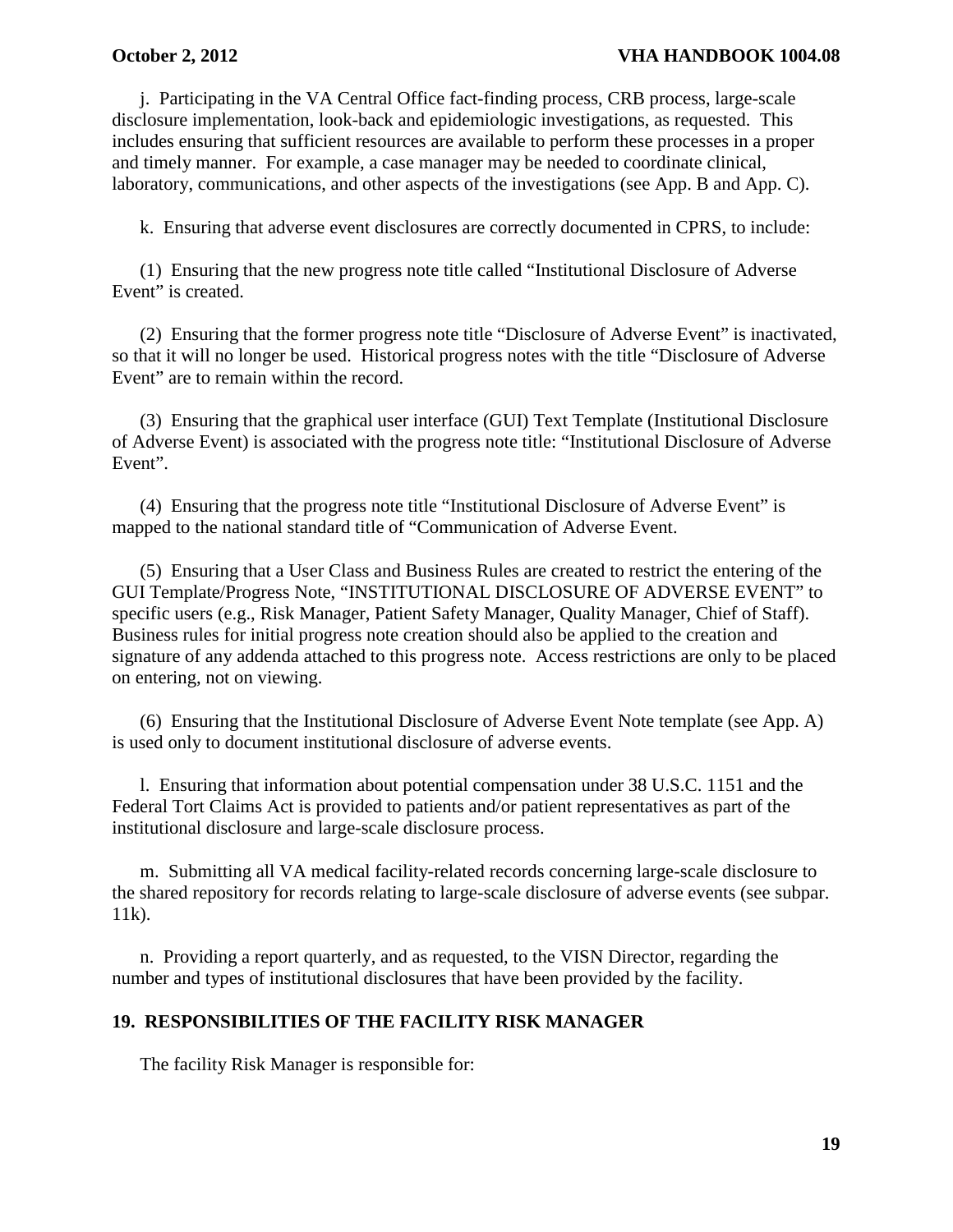a. Immediately notifying the Associate Director for Patient Care Services, Chief of Staff, or Facility Director about the discovery of a significant adverse event that is brought to the attention of the Risk Manager; especially those that may require institutional disclosure or a decision regarding a large-scale disclosure of adverse events.

b. Referring providers who have questions about the legal dimensions of disclosure of adverse events to Regional Counsel.

c. Establishing a regular dialogue with Regional Counsel and requesting that Regional Counsel educate providers, as needed, regarding legal dimensions of institutional disclosure of adverse events, its documentation, and its relationship to the Federal Tort Claims Act.

d. Participating in any look-back or epidemiologic investigations required.

e. Establishing a process for collection, tracking, and analysis of relevant information related to institutional disclosures conducted at the facility for submission to the VISN Director in a quarterly report.

# **20. RESPONSIBILITIES OF THE FACILITY CHIEF OF STAFF AND ASSOCIATE DIRECTOR OF PATIENT CARE SERVICES**

The facility Chief of Staff and Associate Director of Patient Care Services are responsible for:

a. Immediately notifying the Facility Director regarding the discovery of any significant adverse event that is brought to their attention.

b. Participating in discussions and institutional disclosures with others (e.g., clinicians, facility senior management team, Regional Counsel, VISN staff, patients, or personal representatives), as appropriate, concerning the adverse event.

c. Participating in any look-back or epidemiologic investigations required.

### **21. REFERENCES**

a. AHRQ Patient Safety Network: Error Disclosure. Available at: [http://psnet.ahrq.gov/primer.aspx?primerID=2.](http://psnet.ahrq.gov/primer.aspx?primerID=2)

b. American Society for Healthcare Risk Management of the American Hospital Association. "Disclosure of Unanticipated Events: The Next Step In Better Communication With Patients," May 2003. Available at: <http://www.ashrm.org/ashrm/education/development/monographs/>

c. American Society for Healthcare Risk Management of the American Hospital Association. "Disclosure of Unanticipated Events: Creating An Effective Patient Communication Policy," November 2003. Available at:

<http://www.ashrm.org/ashrm/education/development/monographs/>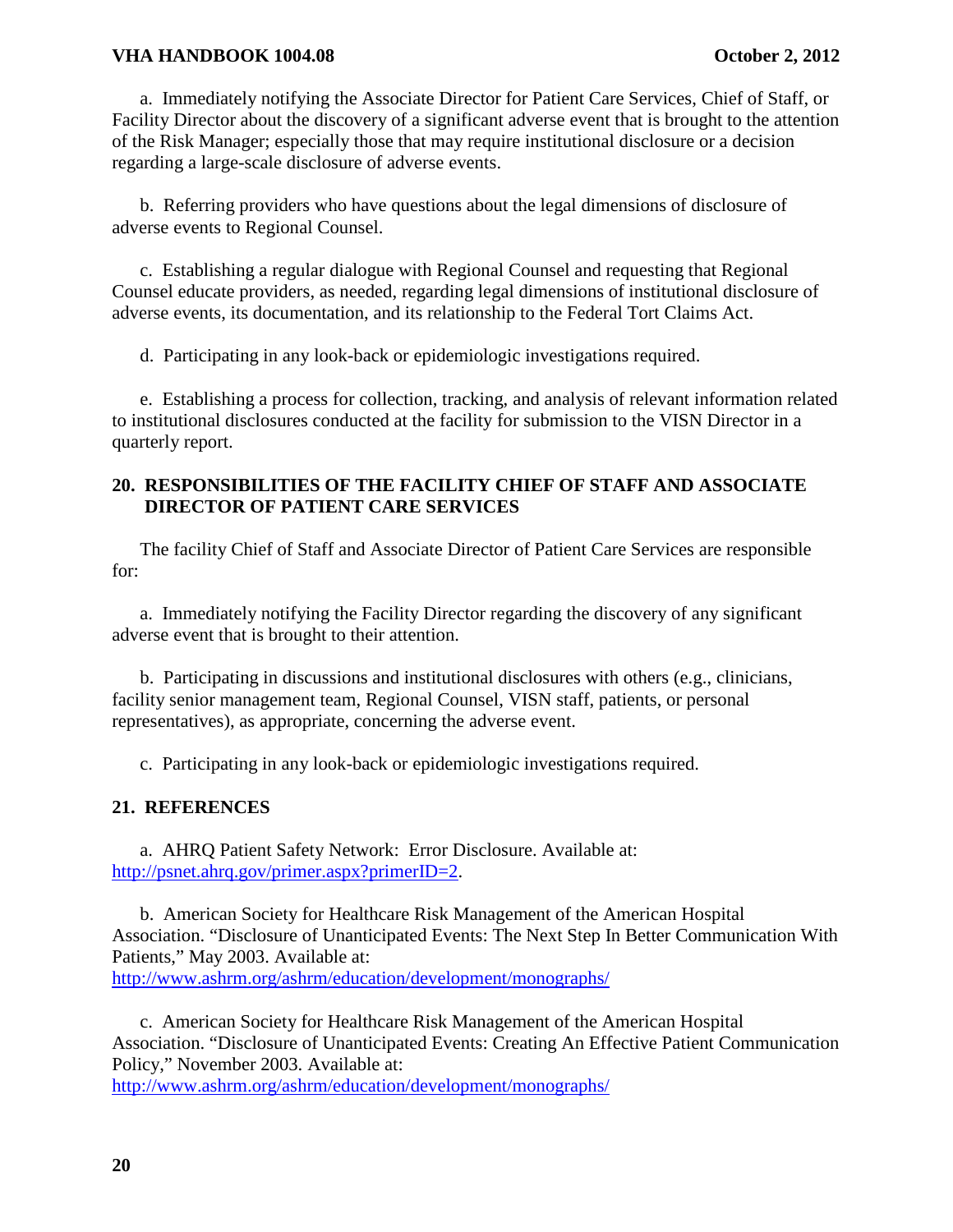d. American Society for Healthcare Risk Management of the American Hospital Association. "Communication: What Works Now and What Can Work Even Better," February 2004. <http://www.ashrm.org/ashrm/education/development/monographs/>

e. Department of Health and Human Services – Office of Inspector General. Hospital Incident Reporting Systems Do Not Capture Most Patient Harm, January 2012. Available at: <https://oig.hhs.gov/oei/reports/oei-06-09-00091.pdf>

f. Dudzinski, D. et al, The Disclosure Dilemma—Large Scale Adverse Events, New England Journal of Medicine, 2010;363;10.

g. Fein SP, Hilborne LH, Spiritus, EM, Seymann, GB, Keenan, CR, Shojania, KG, Marjorie Kagawa-Singer, MK, & Wenger, NS (2007). The Many Faces of Error Disclosure: A Common Set of Elements and a Definition. Journal of General Internal Medicine 22(6): 755-761.

h. Gallagher TH, Studdert D, Levinson W. Disclosing harmful medical errors to patients. New England Journal of Medicine, 2007; 356(26): 2713-2719.

i. The Joint Commission. Accreditation Manual for Hospitals. Rights and Responsibilities of the Individual, RI.01.02.01**,** 2010.

j. The Joint Commission. Accreditation Manual for Hospitals. Leadership Standards, LD.03.01.01: 2010.

k. The Joint Commission. Accreditation Manual for Hospitals. Ethics, Rights, and Responsibilities (RI) 2.90: 2009

l. Loren DJ. Garbutt J. Dunagan WC. Bommarito KM. Ebers AG. Levinson W. Waterman AD. Fraser VJ. Summy EA. Gallagher TH. Risk managers, physicians, and disclosure of harmful medical errors. Joint Commission Journal on Quality and Patient Safety, 2010; 36(3):101-8.

m. Massachusetts Coalition for the Prevention of Medical Errors. When Things Go Wrong – Responding to Adverse Events, Consensus Statement of the Harvard Hospitals; 2006. Available at:

[http://www.ihi.org/knowledge/Pages/Publications/WhenThingsGoWrongRespondingtoAdverseE](http://www.ihi.org/knowledge/Pages/Publications/WhenThingsGoWrongRespondingtoAdverseEvents.aspx) [vents.aspx](http://www.ihi.org/knowledge/Pages/Publications/WhenThingsGoWrongRespondingtoAdverseEvents.aspx)

n. McDonald TB, Helmchen LA, Smith KM, et al. Responding to patient safety incidents: The "seven pillars." Quality and Safety in Healthcare, 2010; 19(6):e11.

o. Mello M, Gallagher, TH. Malpractice reform: Opportunities for leadership by health care institutions and liability insurers. New England Journal of Medicine 2010; 362(15): 1353-1356.

p. [O'Connor E,](http://www.ncbi.nlm.nih.gov/pubmed?term=%22O) [Coates HM,](http://www.ncbi.nlm.nih.gov/pubmed?term=%22Coates%20HM%22%5BAuthor%5D) [Yardley IE,](http://www.ncbi.nlm.nih.gov/pubmed?term=%22Yardley%20IE%22%5BAuthor%5D) [Wu AW.](http://www.ncbi.nlm.nih.gov/pubmed?term=%22Wu%20AW%22%5BAuthor%5D) Disclosure of patient safety incidents: a comprehensive review. International Journal of Quality in Health Care, 2010; 22(5):371-9.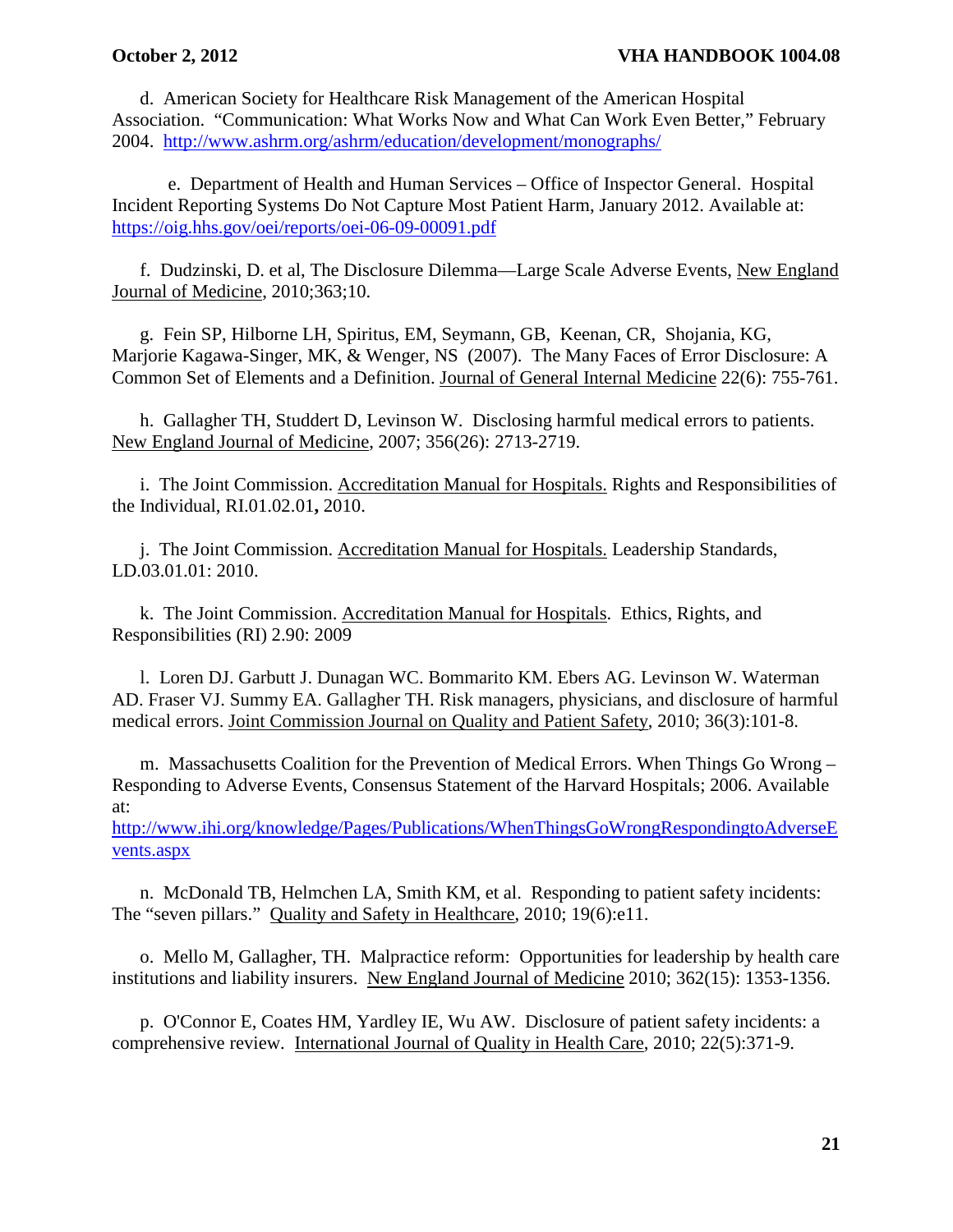q. Rutala WA, Weber DJ. "How to Assess Risk of Disease Transmission to Patients When There is a Failure to Follow Recommended Disinfection and Sterilization Guidelines." Infection Control and Hospital Epidemiology 2007; 28:146-155.

r. VA Handbook 6300.4, Procedures for Processing Requests for Records Subject to the Privacy Act.

s. VHA Handbook 1050.01, National Patient Safety Improvement Handbook.

t VHA Handbook 1004.01, Informed Consent for Clinical Treatments and Procedures.

u. VHA Handbook 1605.1, Privacy And Release Of Information.

v. VHA National Ethics Committee Report, "Disclosing Adverse Events to Patients," March 2003. Available at: <http://vaww.ethics.va.gov/pubs/necreports.asp>.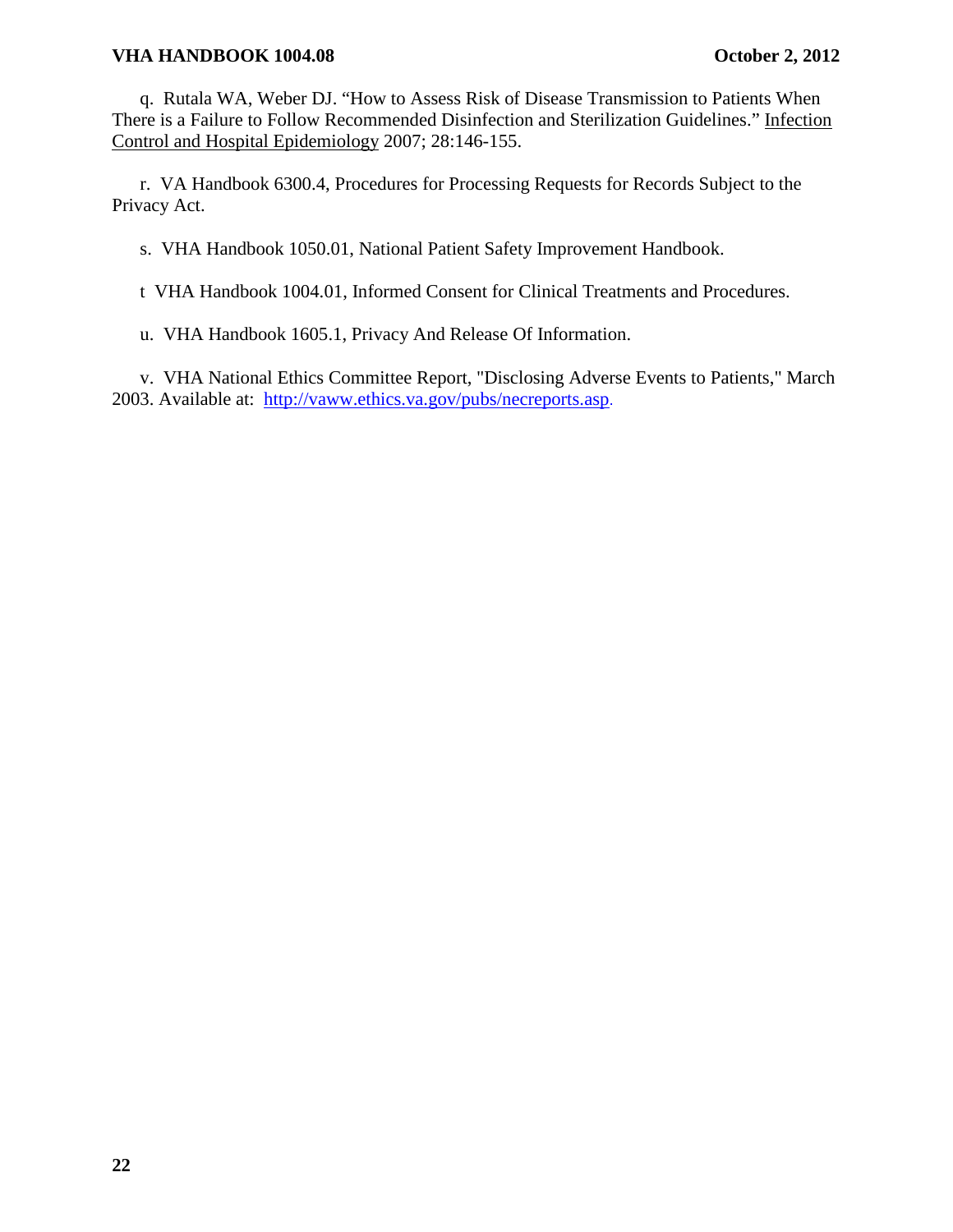# **INSTITUTIONAL DISCLOSURE OF ADVERSE EVENT NOTE TEMPLATE**

| <b>Dialog Preview</b>                                                                                                                               |       |  |
|-----------------------------------------------------------------------------------------------------------------------------------------------------|-------|--|
| INSTITUTIONAL DISCLOSURE OF ADVERSE EVENT                                                                                                           |       |  |
| Date/Time of Discussion:                                                                                                                            |       |  |
| Place of Discussion (Reason for any delay in the disclosure):                                                                                       |       |  |
| Names and Identity of those present:                                                                                                                |       |  |
| Discussion points of the adverse event:                                                                                                             |       |  |
| Outline of treatment options, if appropriate:                                                                                                       |       |  |
| Offer of assistance, including arrangements for a second opinion, additional<br>monitoring, expediting clinical consultations, bereavement support: |       |  |
| Questions addressed in the discussion:                                                                                                              |       |  |
| Advisement of 1151 claims process and right to file administrative tort claim:                                                                      |       |  |
| Continued communication regarding the adverse event:                                                                                                |       |  |
| Contact information for individual managing the disclosure:                                                                                         |       |  |
|                                                                                                                                                     |       |  |
|                                                                                                                                                     | Close |  |

1. Date and Time of Discussion-Drop-down calendar (required).

2. All elements within the graphical user interface (GUI) Template have a Free Text box for documenting the information.

3. Each of the elements within the GUI Template is a required field that must be completed before the note can be signed by the author.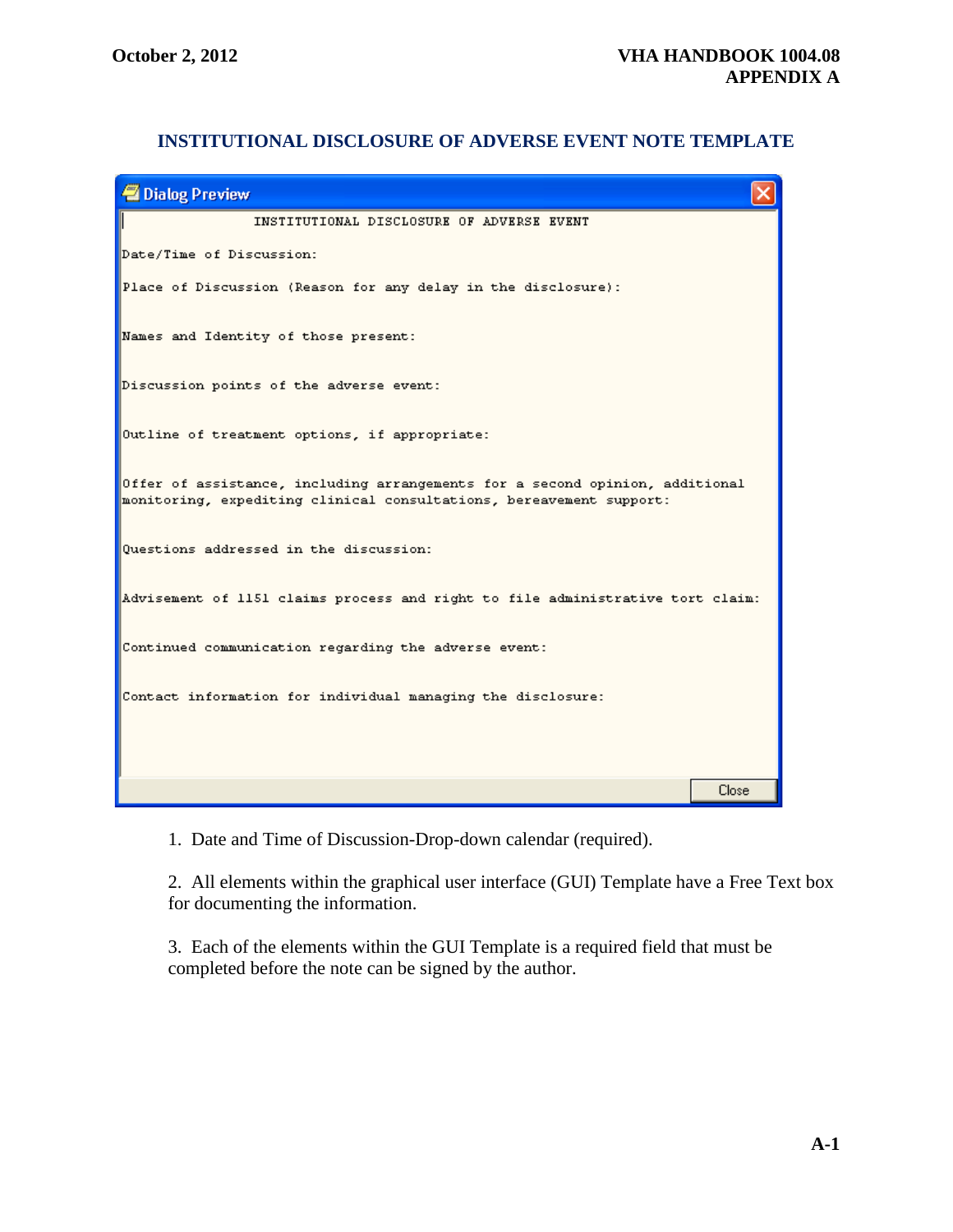# **PROCESS FOR ASSESSMENT OF ADVERSE EVENTS THAT MIGHT REQUIRE LARGE-SCALE DISCLOSURE**

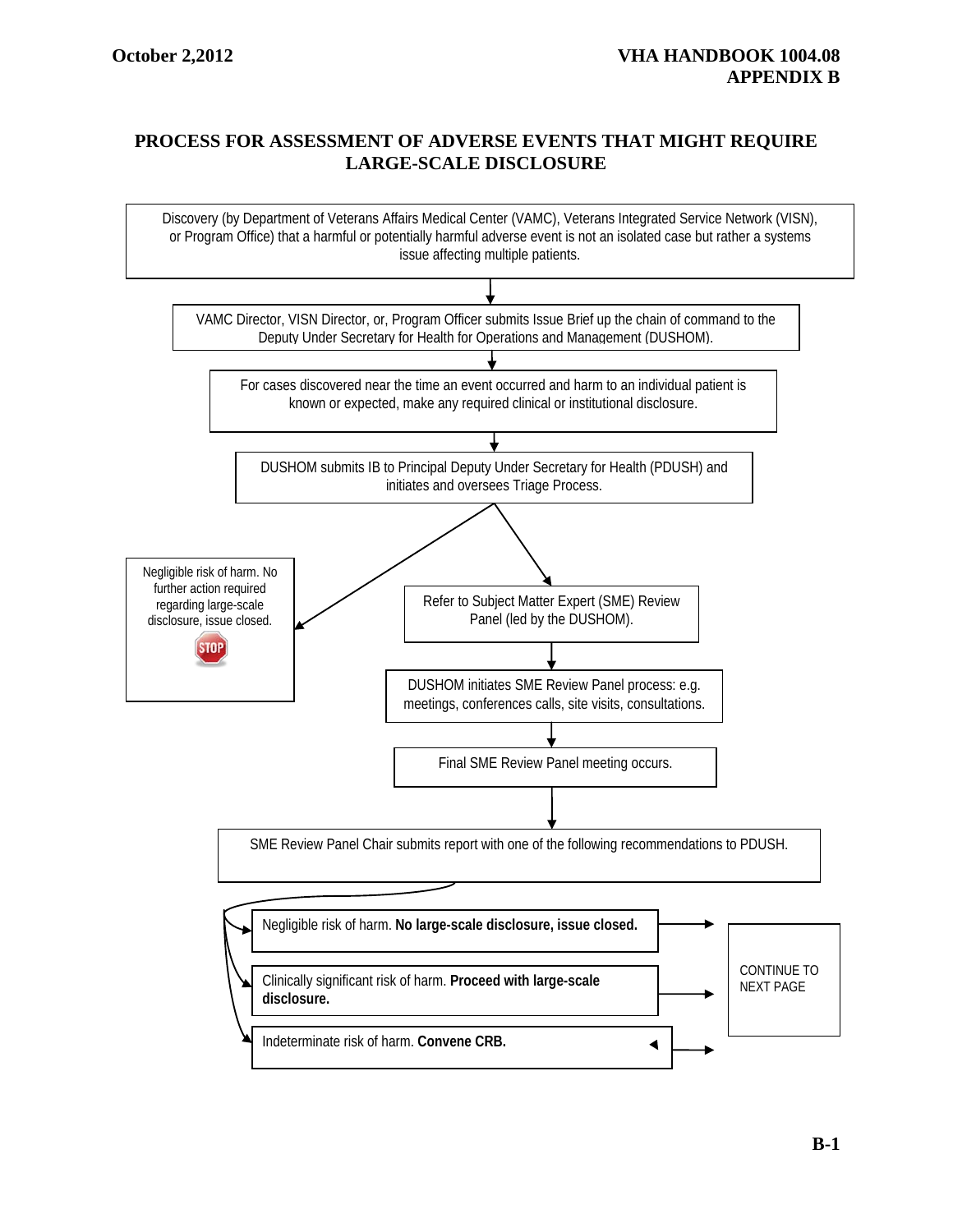# **VHA HANDBOOK 1004.08 October 2, 2012 APPENDIX B**

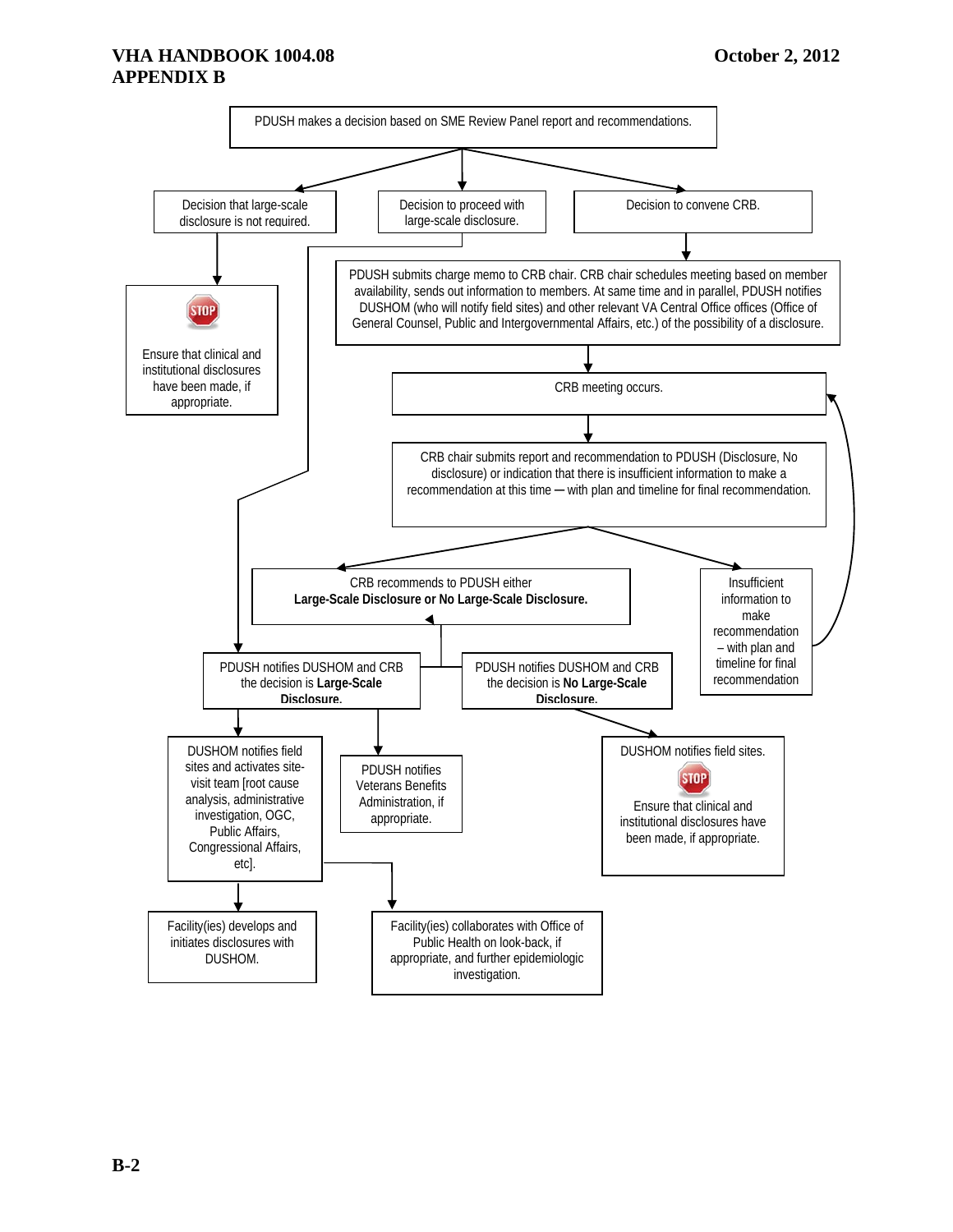# **ETHICAL LEADERSHIP DECISION PROCESS FOR LARGE-SCALE DISCLOSURE OF ADVERSE EVENTS (FOR USE BY THE CLINICAL REVIEW BOARD (CRB))**

Within the Veterans Health Administration (VHA), there is a presumptive obligation to disclose adverse events that cause harm or potential harms to patients. However, in the case of an adverse event that has the potential to affect dozens or even thousands of patients, a public health response also requires a determination of the probability and severity of harm resulting from the adverse event, as well as a weighing of additional factors, including, but not limited to: salient ethical principles; risk of harm to patients and potentially-affected third parties; benefit and burden of disclosure to patients, including medical, psychological, social, or economic; impact on the institution's perceived integrity and its capacity to provide care and treatment for all patients; as well as applicable policy and relevant precedent. In providing a recommendation about large-scale disclosure to the Principal Deputy Under Secretary for Health, the Clinical Review Board (CRB) needs to include the following considerations in its decision process:

# **1. DO WE HAVE ALL THE IMPORTANT FACTS RELEVANT TO THE DECISION?**

- a. What is the probability that a given patient was exposed to the adverse event?
- b. What is the probability that the adverse event will cause a particular patient harm?
- c. What is the nature of the potential harm?
- d. What is the expected severity of the harm?
- e. What is the expected duration of the harm?
- f. Is there treatment available to prevent or ameliorate the harm?

g. Does the harm have the potential to extend beyond the identified patient, to third parties and what is the probability that the extension of harm would occur?

# **2. HAVE WE INVOLVED EVERYONE WHO SHOULD BE PART OF THIS DECISION?**

In addition to the standing members of the CRB, individuals and groups need to be included on a case-by-case basis to ensure that the perspectives of all relevant Department of Veterans Affairs (VA) subject matter experts and stakeholders affected by the decision have an opportunity for input.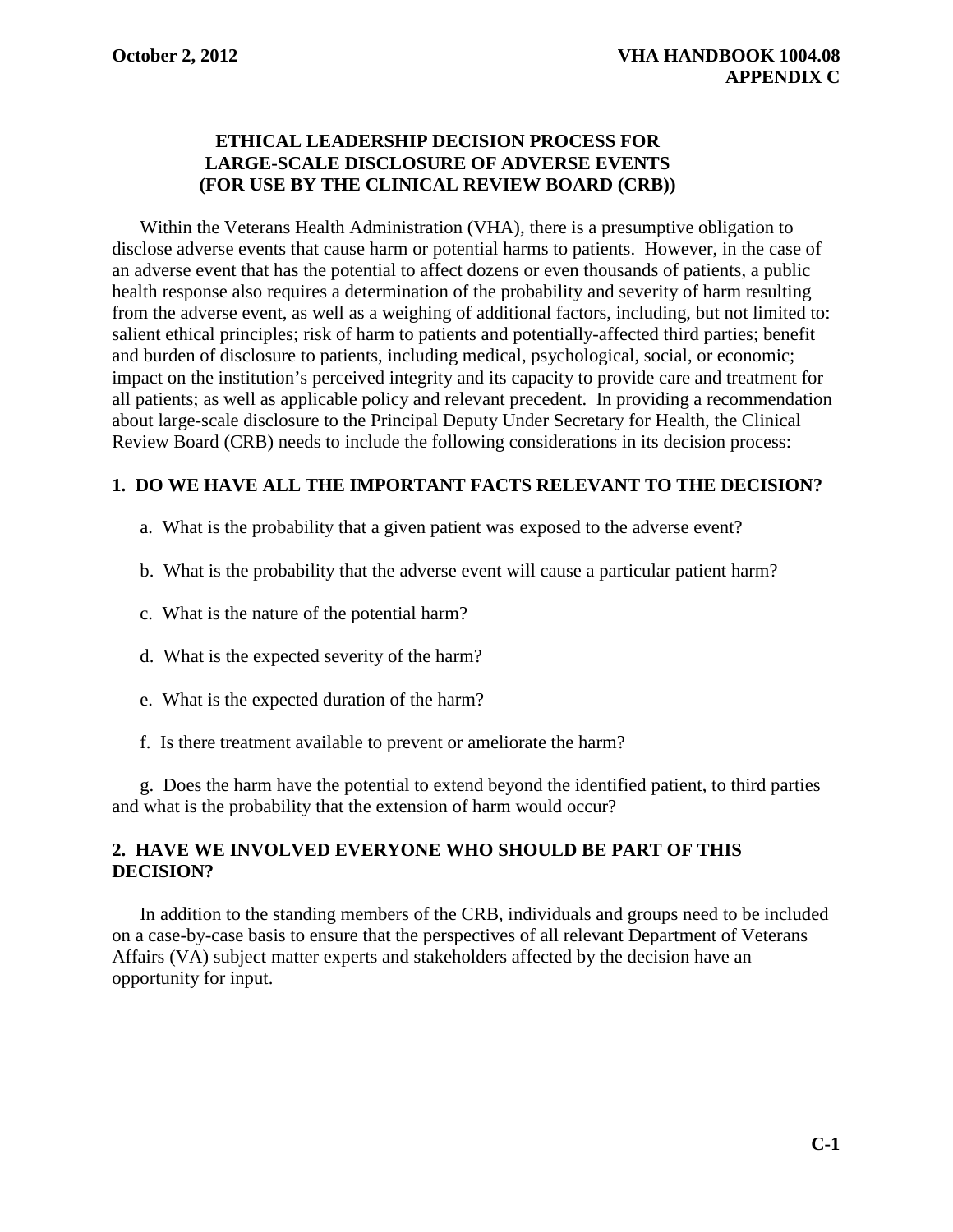# **3. DOES THIS DECISION REFLECT ORGANIZATIONAL, PROFESSIONAL, AND SOCIAL VALUES?**

a. Does the decision reflect VHA core values, such as excellence, integrity and accountability? For example, would the decision inspire a high degree of confidence in VHA's honesty, reliability, and sincere good intent? Would the decision demonstrate an understanding of, sensitivity to, and concern for, each person's individuality and importance? Would the decision indicate that VHA is taking responsibility for collective action? That VHA is preserving the organization's reputation and exercising appropriate stewardship of public resources?

b. Does the decision reflect values central to health care provider professionalism? For example, does the decision hold in high regard the dignity and worth of VHA's patients?

c. Does the decision reflect values central to public health practice? For example, does the decision reflect and make use of the best epidemiological evidence to improve population health? *NOTE: On a case-by-case basis, additional values may be relevant.*

# **4. DO THE LIKELY BENEFITS OF THE DECISION OUTWEIGH ANY LIKELY HARMS?**

Although it is difficult to weigh all benefits and harms, situations prompting a decision whether to conduct large-scale disclosure of adverse events likely involves the following considerations:

a. Are there medical, social, psychological, or economic benefits or burdens to the patients, resulting from the disclosure itself?

b. What is the burden of disclosure to the institution, focusing principally on the institution's capacity to provide health care to other patients?

c. What is the potential harm to the institution of both disclosure and non-disclosure in the level of trust that Veterans and Congress would have in VHA?

*NOTE: On a case-by-case basis, additional questions may be relevant.*

# **5. DOES THIS DECISION ESTABLISH A GOOD MODEL FOR FUTURE DECISION MAKING?**

a. Is this a good model for how similar questions need to be handled in the future?

b. Has the decision process been followed and documented in a way that can be easily referenced for any similar future cases?